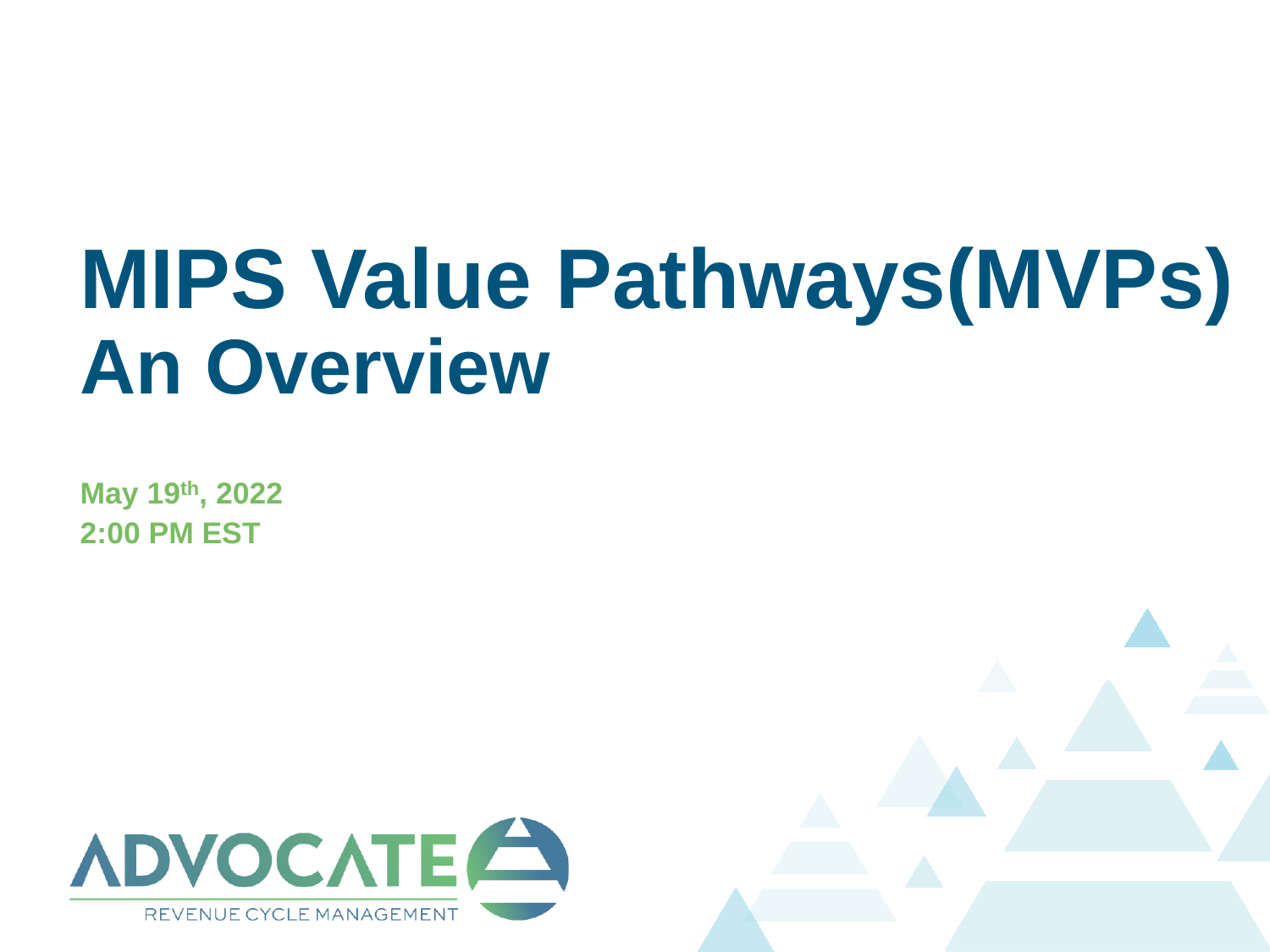## **Agenda**

### • **Traditional MIPS Recap**

- Program Overview
- Performance Category Objectives

### • **MIPs Value Pathways**

- Differences between MVPs and Traditional MIPs
- MVP Reporting Structure
- **Anesthesia MVP – example**
- **Transitioning to MVPs**
- **Submitted Questions**

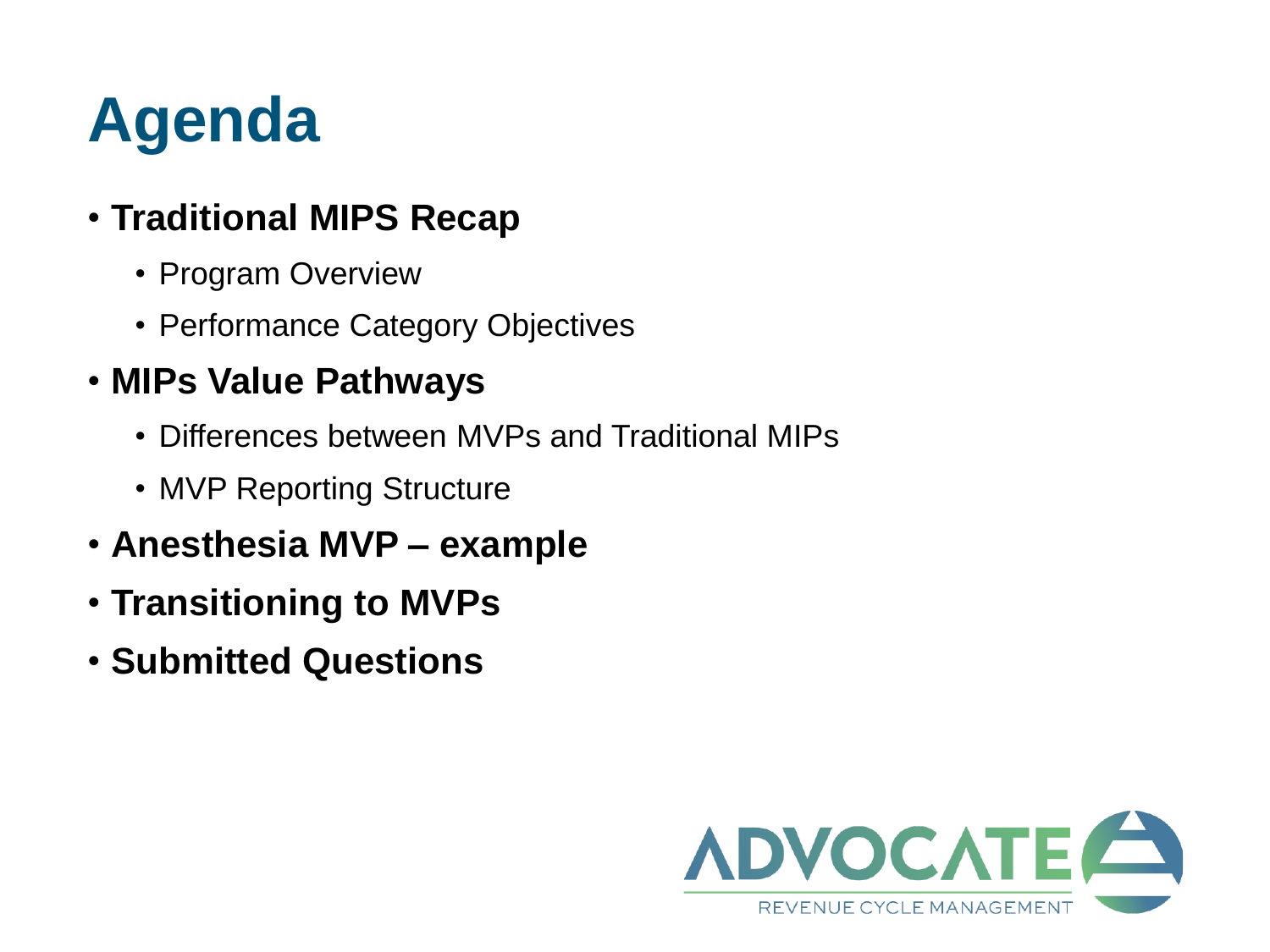## **Traditional MIPs Recap**



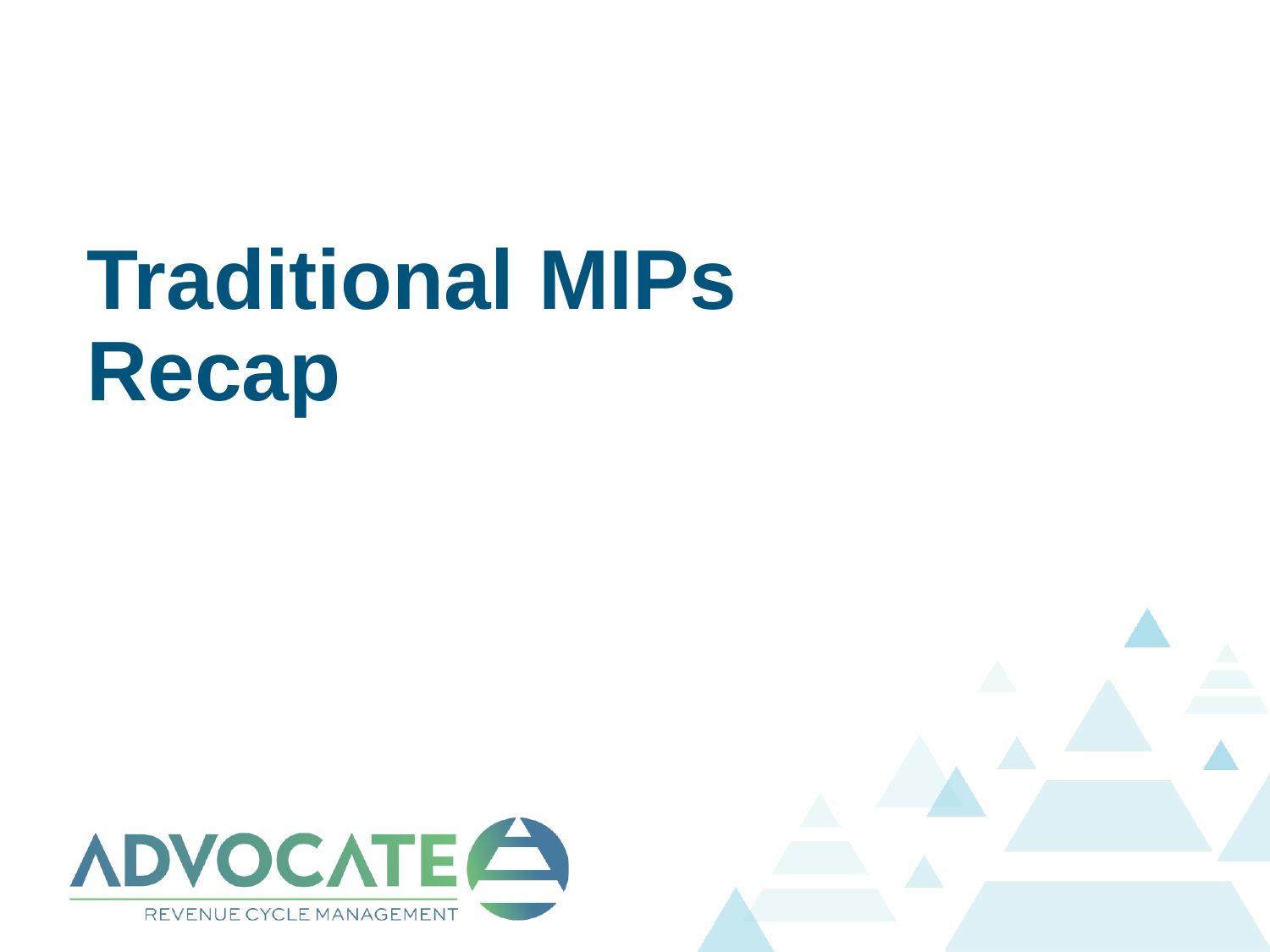• 2015 MACRA legislation established the Quality Payment Program – combining PQRS and other CMS programs into MIPS



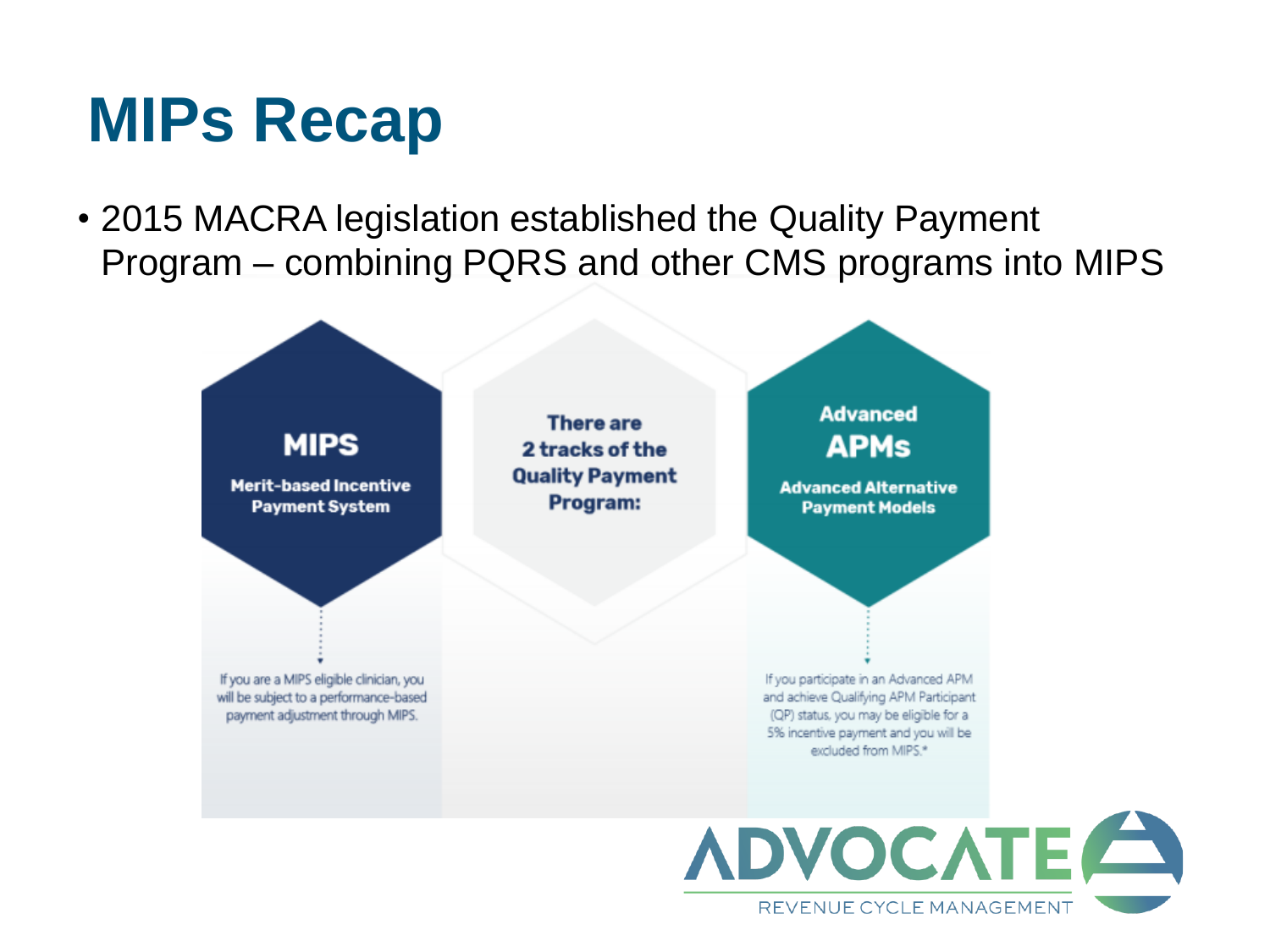• Individual providers enrolled in Medicare for *at least* one year who also exceed the program's low volume threshold *must* participate

Low Volume Threshold (LVT):

- \$**90,000** or more in Medicare part B charges **and**
- **200** or more Medicare beneficiaries **and**
- **200** or more Medicare covered services
- Individuals who exceed *some* elements of the LVT may opt-in but are not required to report
- Providers with sufficient participation within Advanced APMs are exempt from MIPs

<https://qpp.cms.gov/participation-lookup> - check NPI eligibility

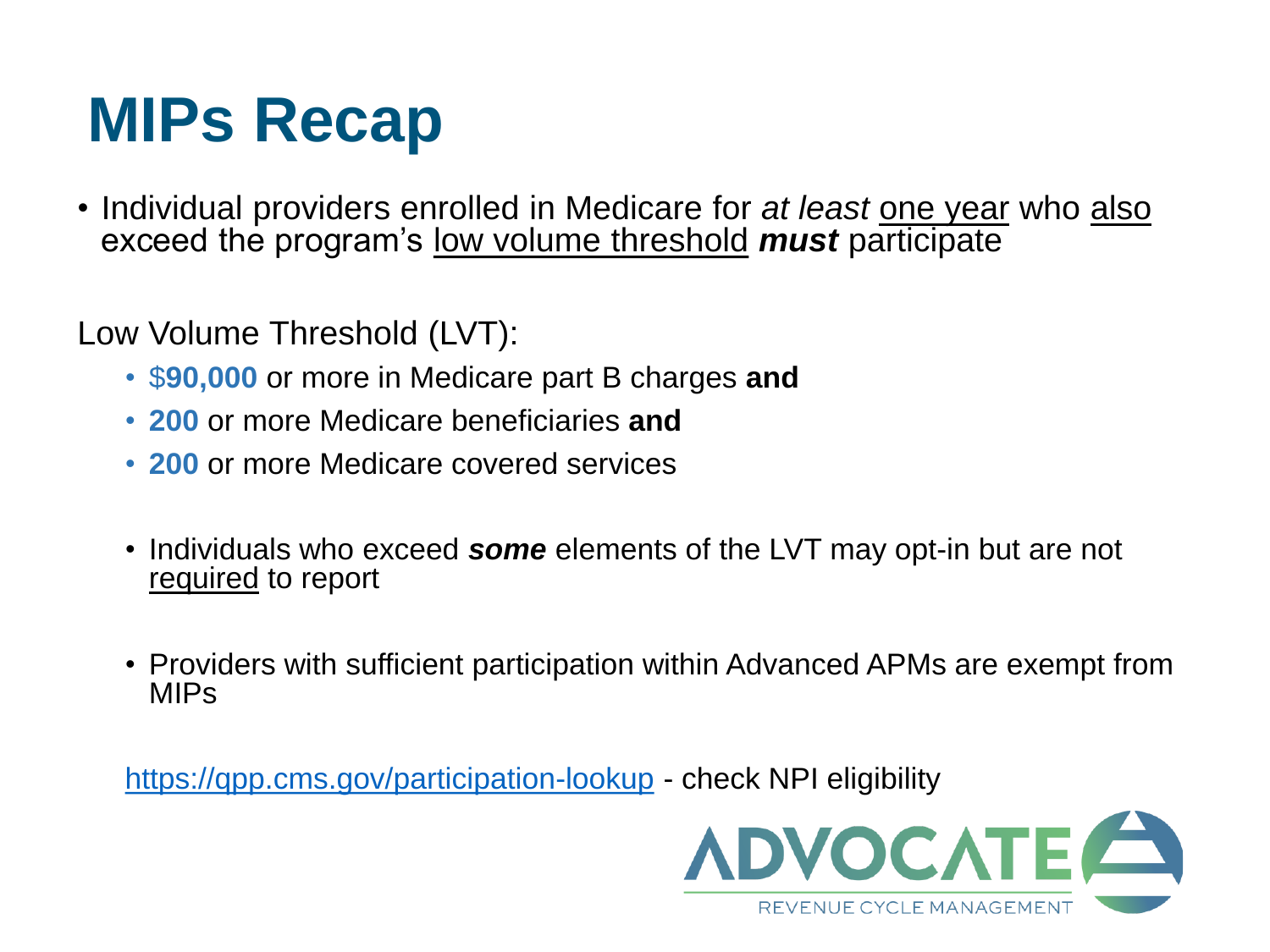• Final MIPs score is a combination of four performance categories



• Each category has a unique score and category weight towards final MIPs score

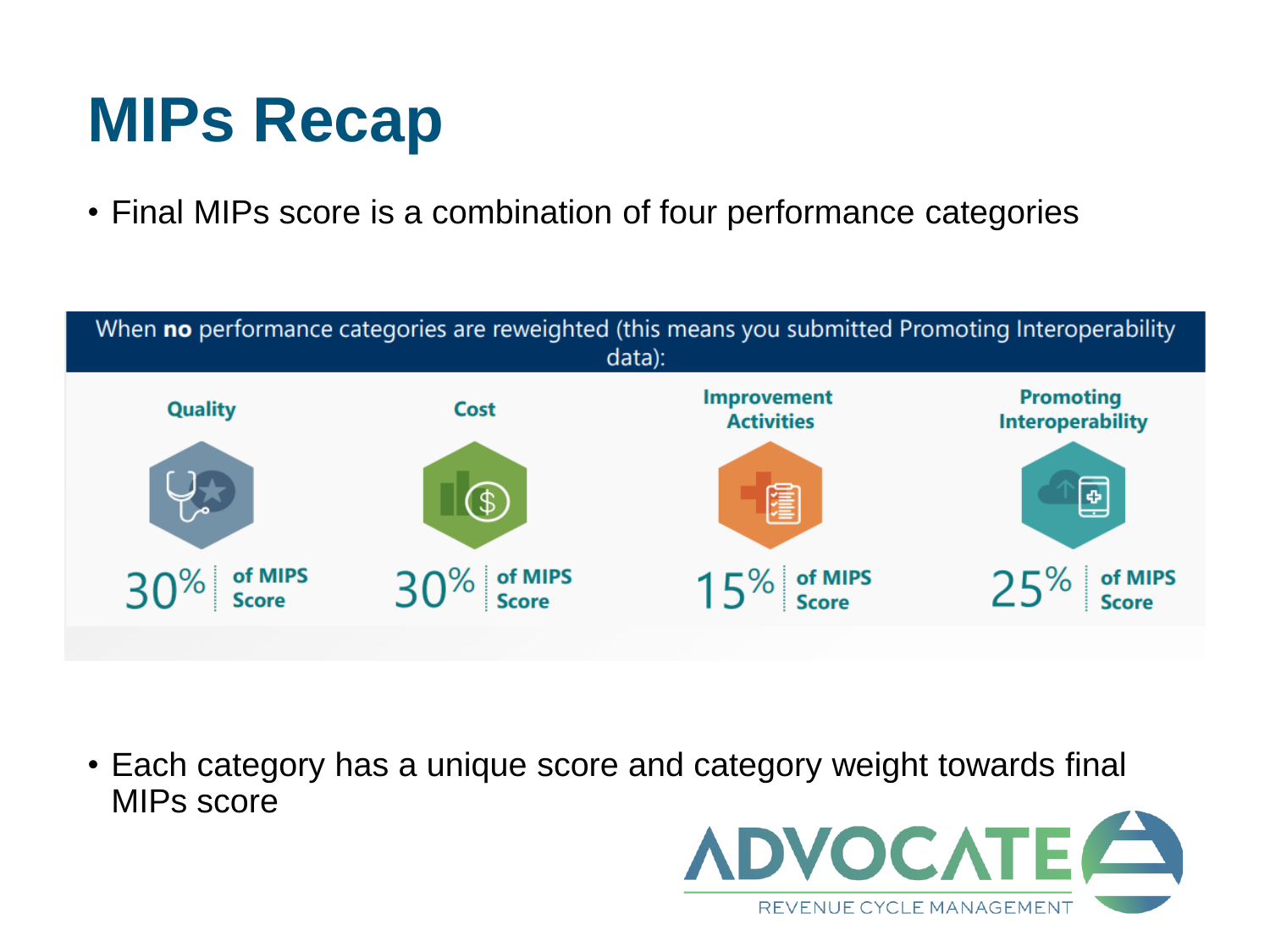MIPS participants earn payment adjustments onto future Medicare claims based on their final MIPS score

| <b>2022 MIPs Thresholds</b>                  | <b>2023 MIPs Potential Thresholds</b>        |
|----------------------------------------------|----------------------------------------------|
| <b>Penalty: 75 points</b>                    | <b>Penalty: 85 points</b>                    |
| <b>Exceptional Performer: 89</b><br>points   | <b>Exceptional Performer: N/A</b>            |
| <b>Maximum Payment</b><br>Adjustment: +/- 9% | <b>Maximum Payment</b><br>Adjustment: +/- 9% |

Payment adjustments are applied **2 years** *after* a performance period.

• 2020 payment adjustments apply to 2022 Medicare claims

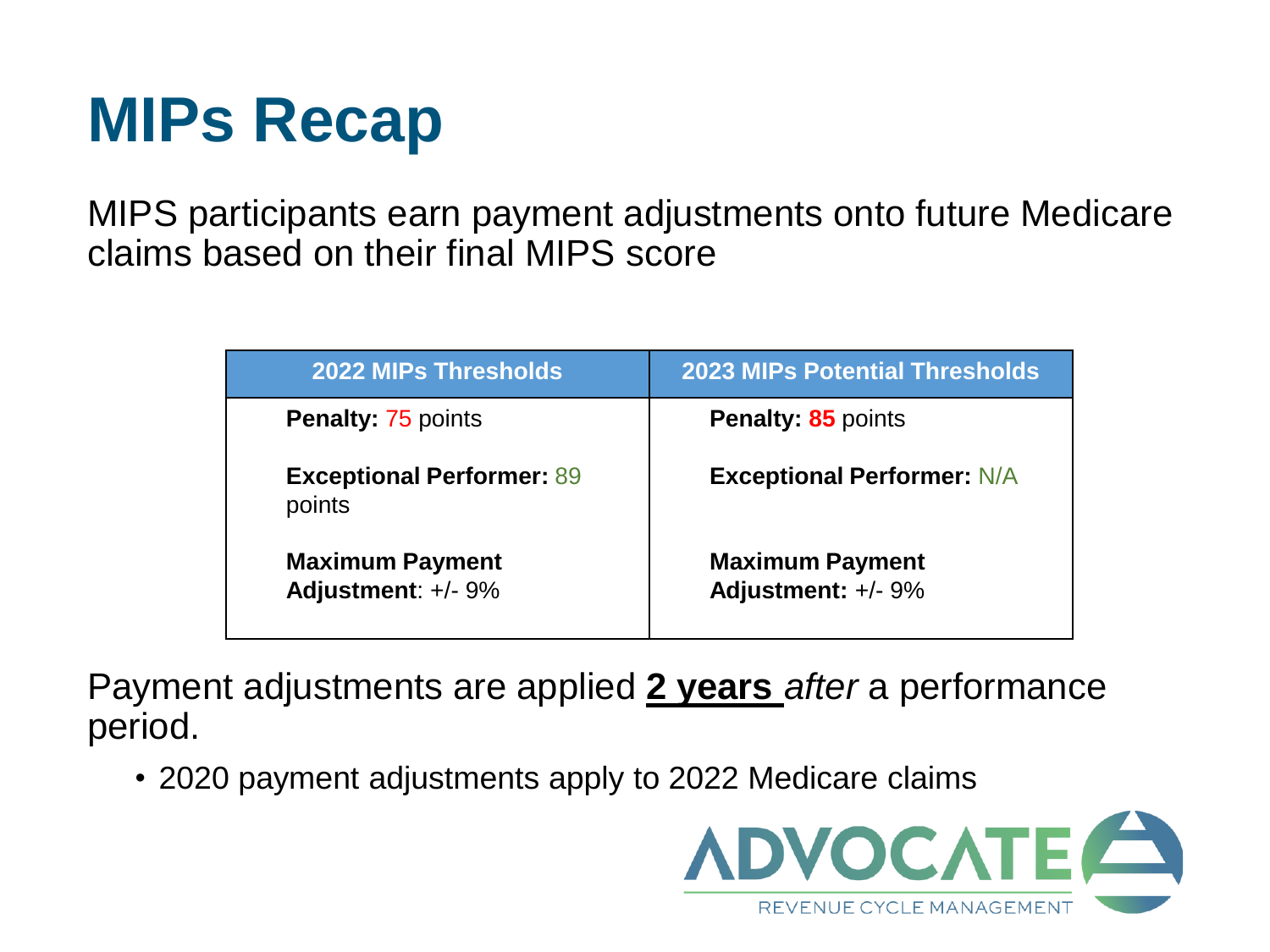- **Quality –** participants must report at least 6 Quality Measures for the category
	- At least one measure needs to be an Outcome or High Priority measure
		- Certain scenarios *can* allow for scoring on fewer than 6 measures
	- Over **200+** different measures to choose from
		- Measure inventory is updated annually to add/remove or change MIPs measures
		- Different submission methods available depending on measure
		- Measures must reach a required case minimum, have a benchmark, and reach data completeness in order to be scored
	- **Small Practices** can submit MIPs data on Medicare claims throughout the year
	- Non-small practices must submit data during submission window, typically with a 3rd-party vendor

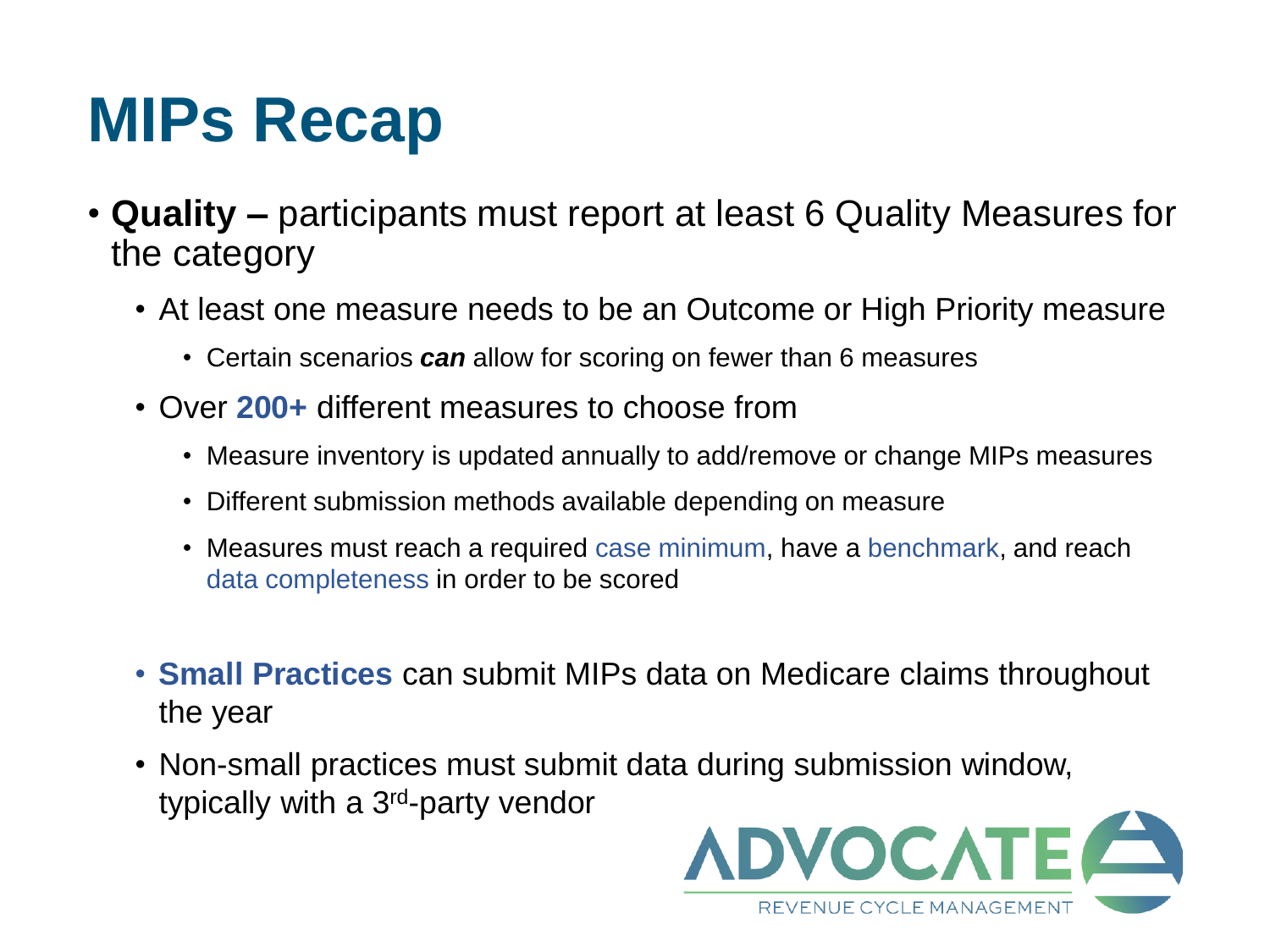- **Improvement Activities –** participants must attest to completing program approved activities for at least 90 continuous days during the performance year
	- Over 100+ different activities to select from
	- Each activity weighted as either High or Medium, participants must report enough activities to complete the category:
		- 2 high-weighted activities,
		- 1 high-weighted activity and 2 medium-weighted activities, or
		- 4 medium-weighted activities
	- Attestations are completed on QPP website or with 3<sup>rd</sup>-party vendor submission
	- At least 50% of a group must do the same activity for the entire group to receive credit

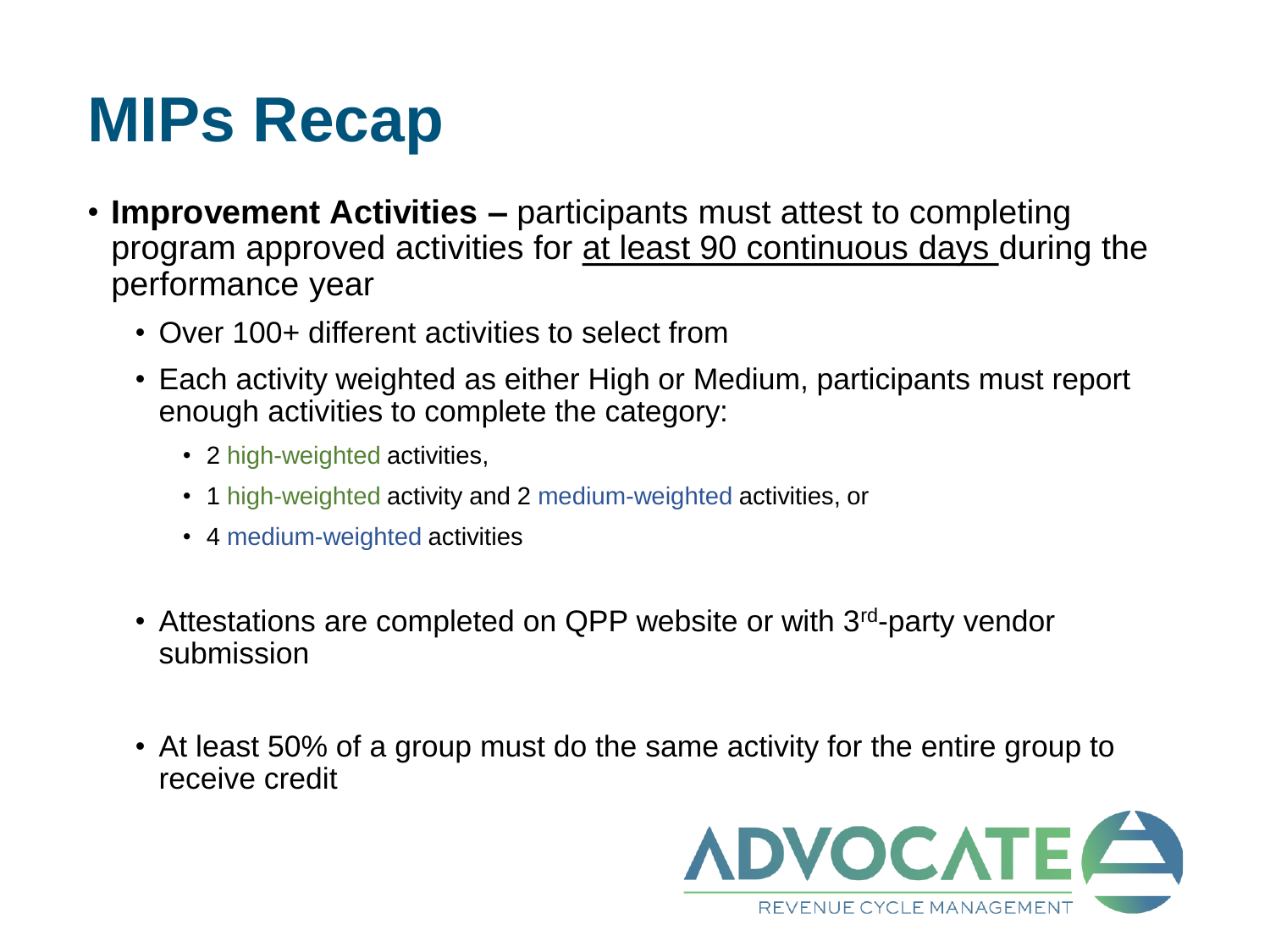- **Promoting Interoperability –** participants complete a combination of attestations and submit data on category measures related to use of certified electronic health record technology (CEHRT)
	- All attestations related to information blocking, ONC review, and conducting annual security risks – must be submitted as 'yes'

#### **AND**

- All measures must be reported on or have exclusions claimed, otherwise participants will not receive credit towards the category
- Certain clinician types or special statuses granted under the program are **not** required to participate
	- Category weight shifts to Quality under current scoring logic

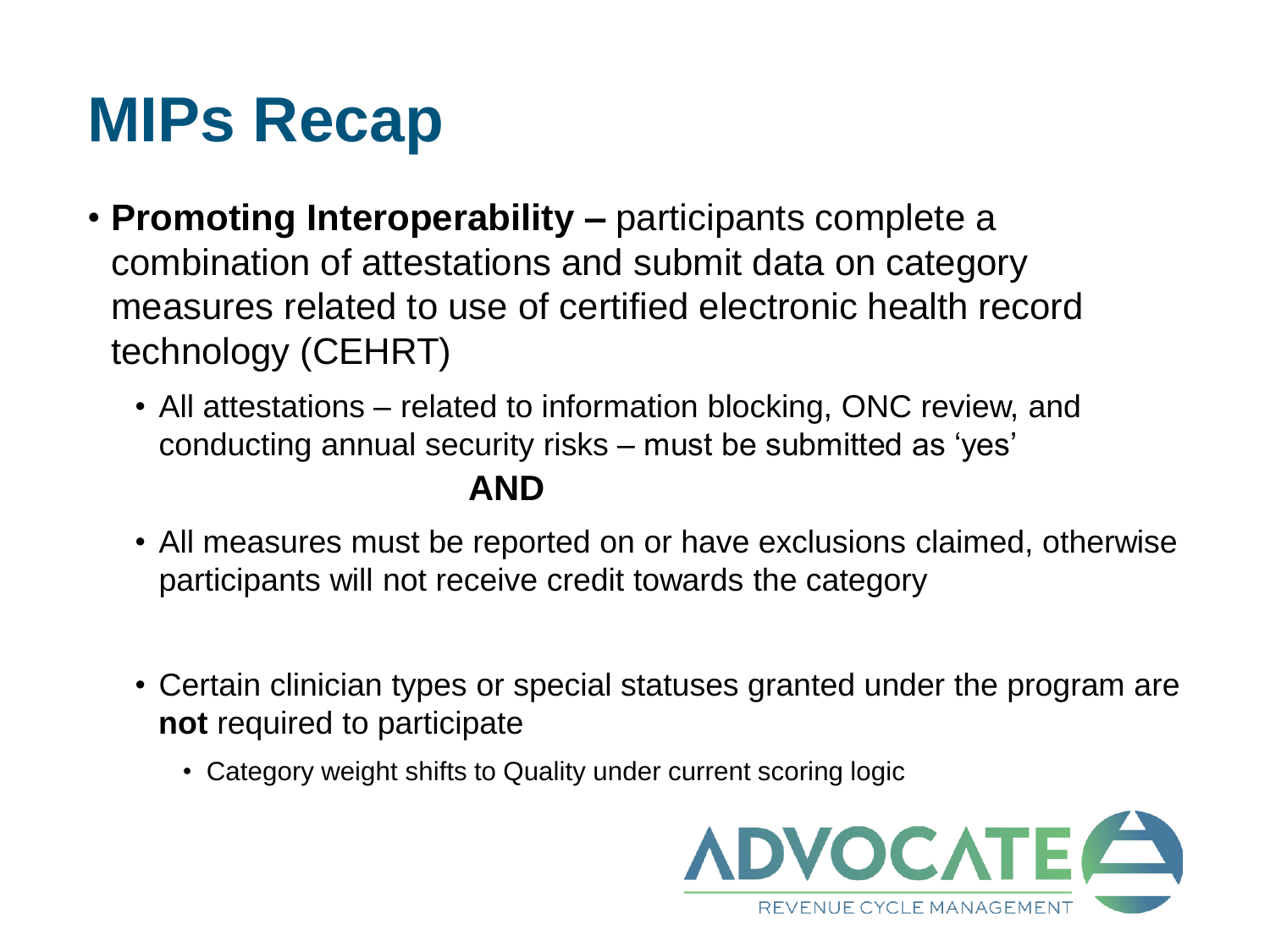- **Cost** calculated by CMS after the submission period
	- Category consists of two primary and 18 episode-based measures
		- Primary measures look at beneficiary spending in primary care and/or hospital settings
		- Episode-based measures are specific to procedures, diseases, or clinical areas
	- CMS must be able to calculate score for *at least* one measure to return points for the category
		- If unable to be scored, category weight shifts to Quality
	- Predicting score/performance for category extremely difficult

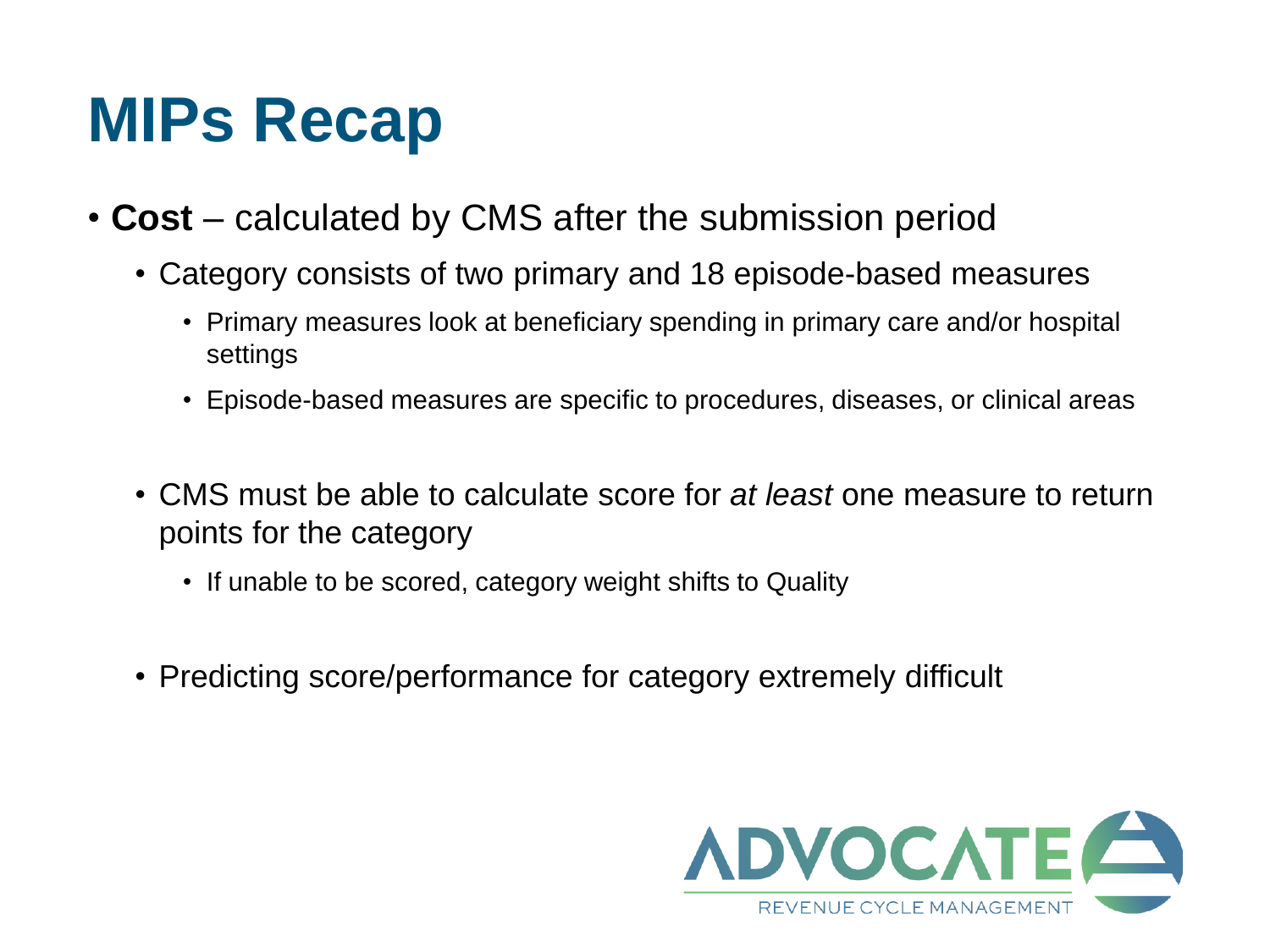#### • **MIPs reporting identified as burdensome from the beginning**

- **2017 - 82%** of MGMA survey responders reported that MIPs was 'very' or 'extremely' burdensome
- Common criticisms include:
	- Program too complex, difficult to keep up with
	- Quality reporting is not always representative of clinical practice
	- Completing annual reporting requirements increases administrative load and costs
	- Bonus payments awarded don't offset the time/cost to report to program
- In 2020, CMS introduced their solution....

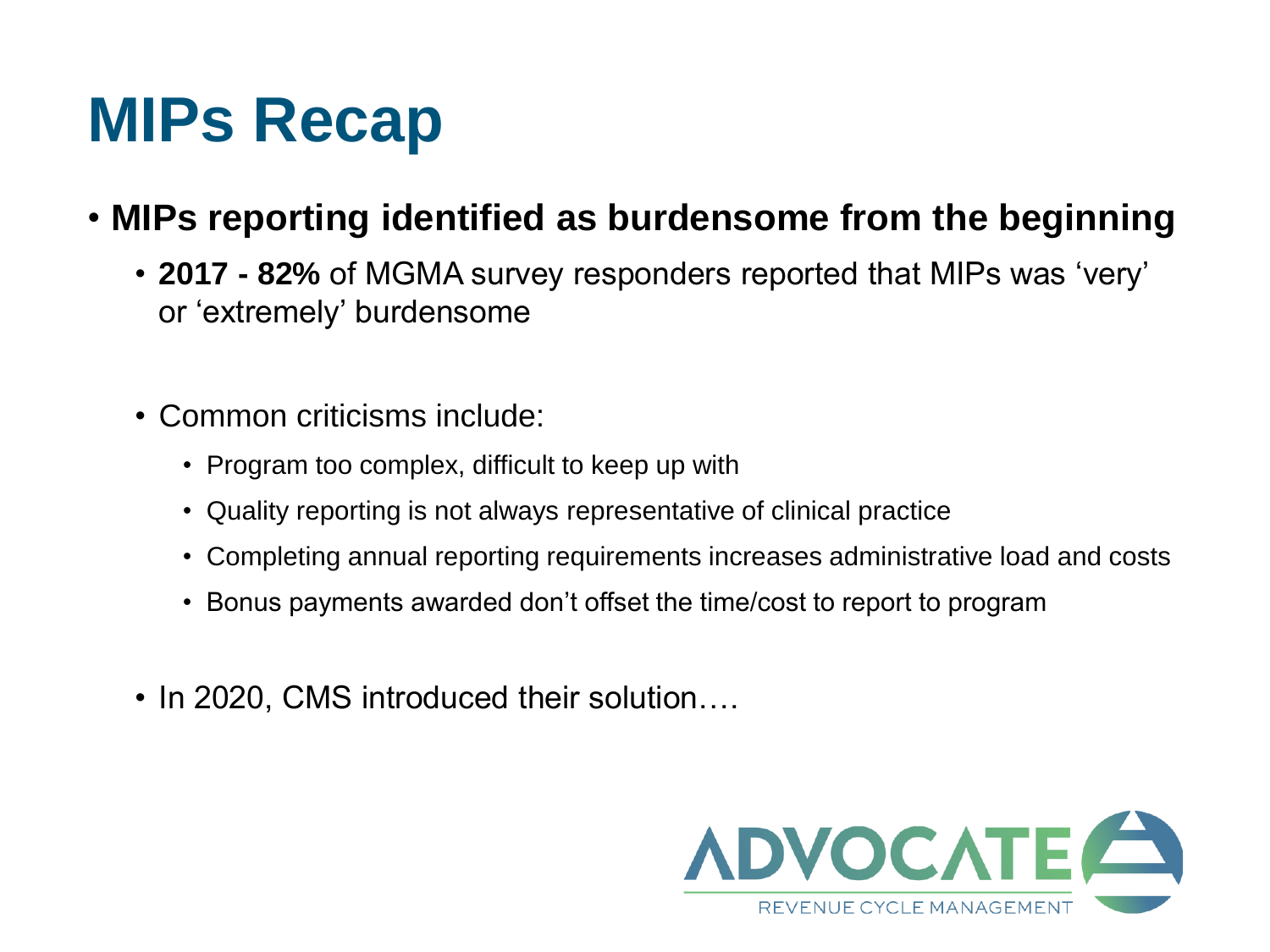# **MIPS Value Pathways**

**The Future of MIPs**



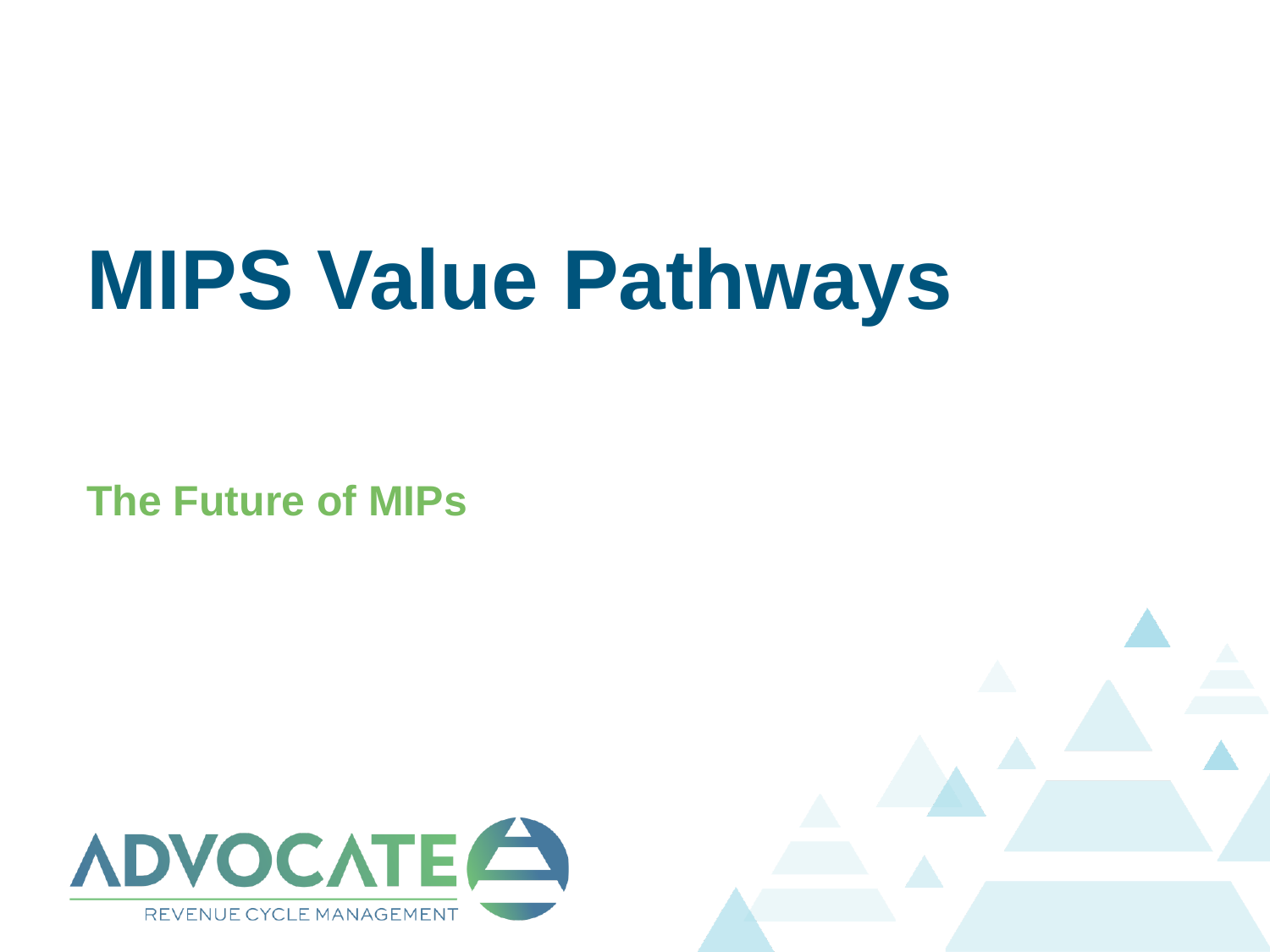### **MVPs - Disclaimer**

- **Several policies related to MVPs are still in the process of finalization through rulemaking** 
	- **2023 Fee Schedule Rule pending proposed rule**
	- **Anticipate changes ahead of 'go live'**

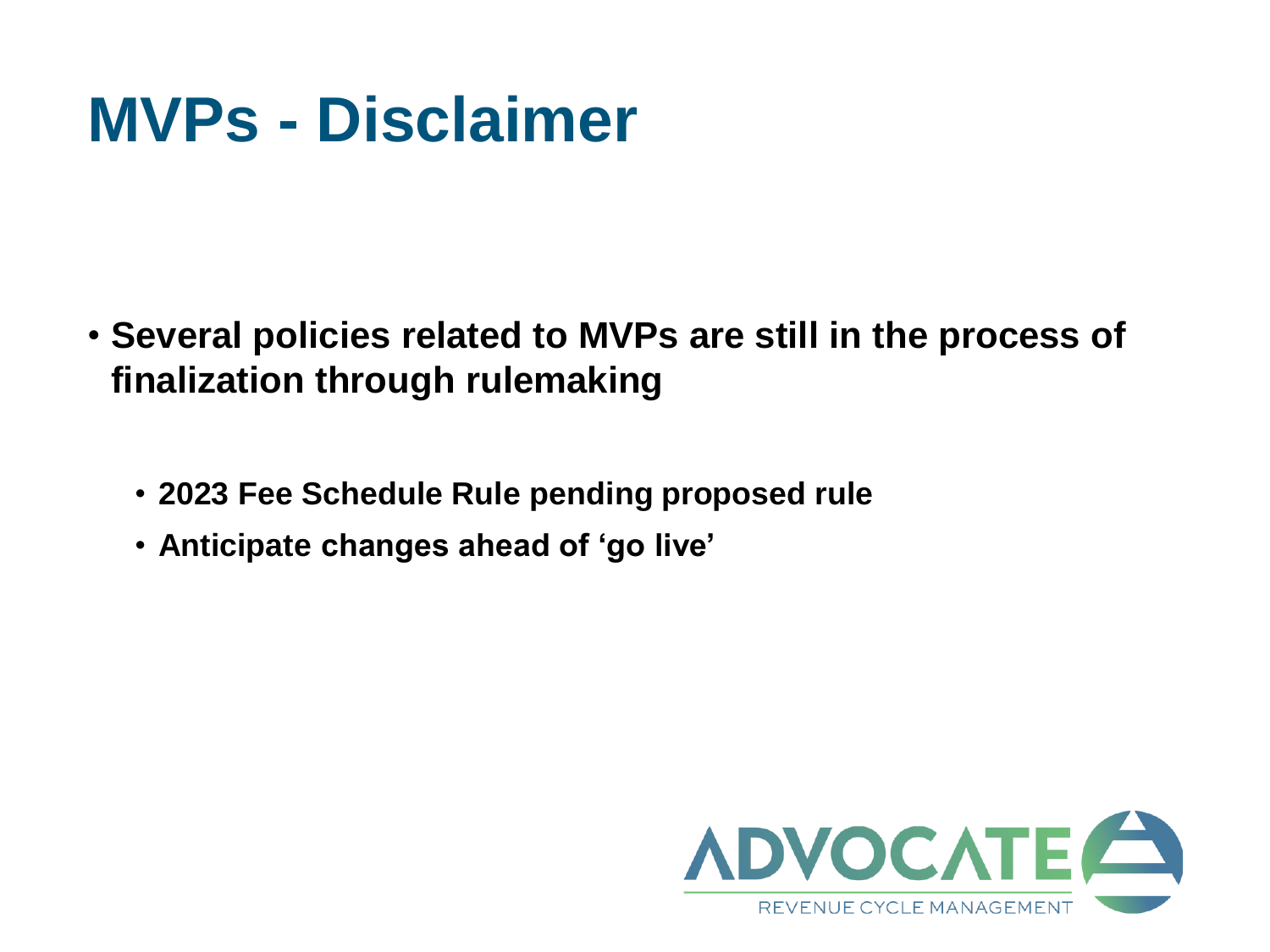

- **Introduced in 2020 rulemaking, MIPs Value Pathways are a new reporting structure available starting 2023**
	- MVPs are a subset of measures and activities specific to a *disease* or *specialty*
		- MVPs approved through annual rulemaking
	- Goal of MVPs is to move away from 'siloed' reporting and streamline requirements for clinicians
		- MVPs require less data submission compared to 'traditional MIPs'

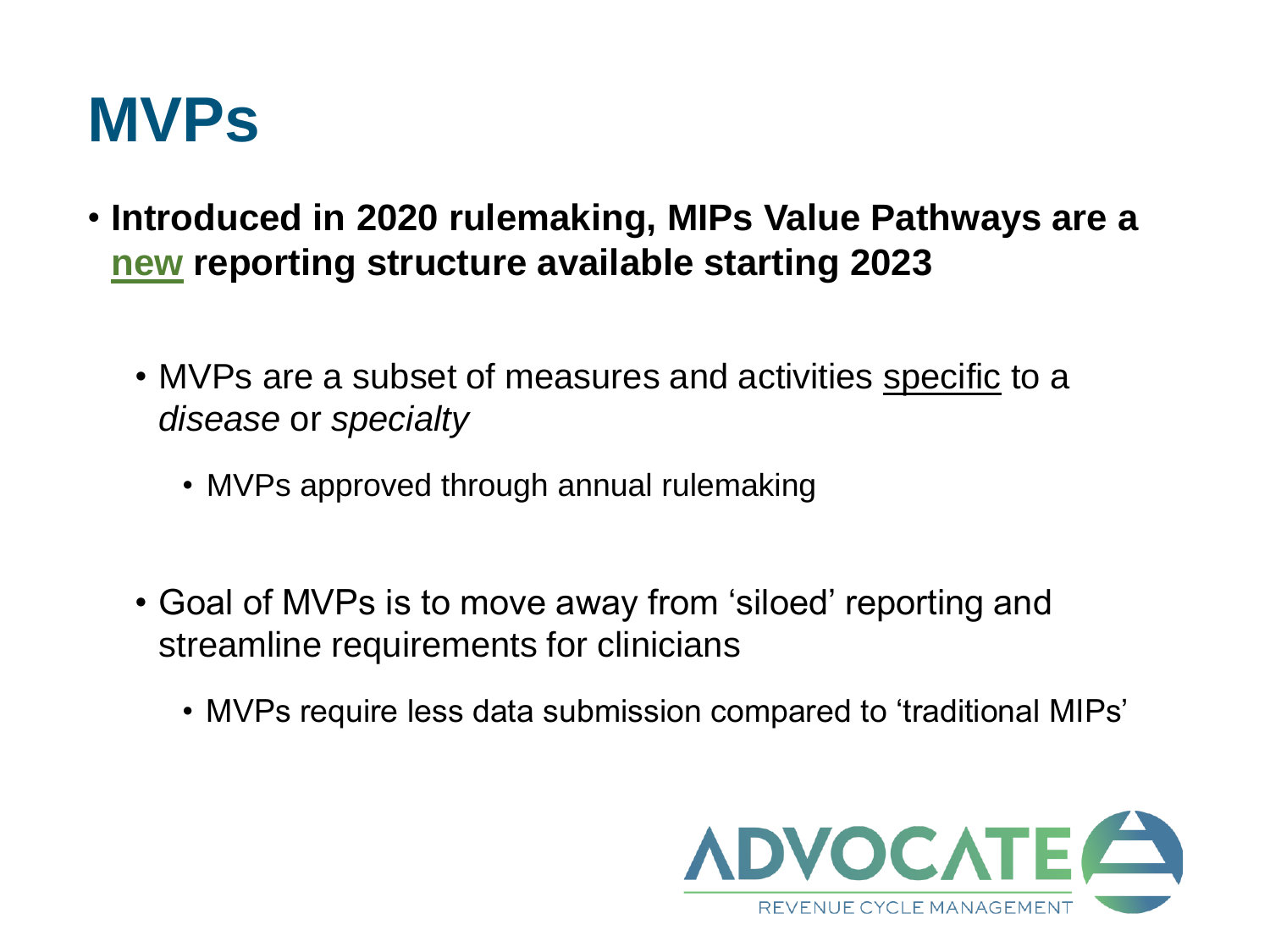

Population Health Measures: a set of administrative claims-based quality measures that focus on public health priorities and/or cross-cutting population health issues; CMS provides the data through administrative claims measures, for example, the All-Cause Hospital Readmission measure.

Clinician/Group Reported Data CMS Provided Data Goal is for clinicians to report less burdensome data as MIPS evolves and for CMS to provide more data through administrative claims and enhanced performance feedback that is meaningful to clinicians and patients.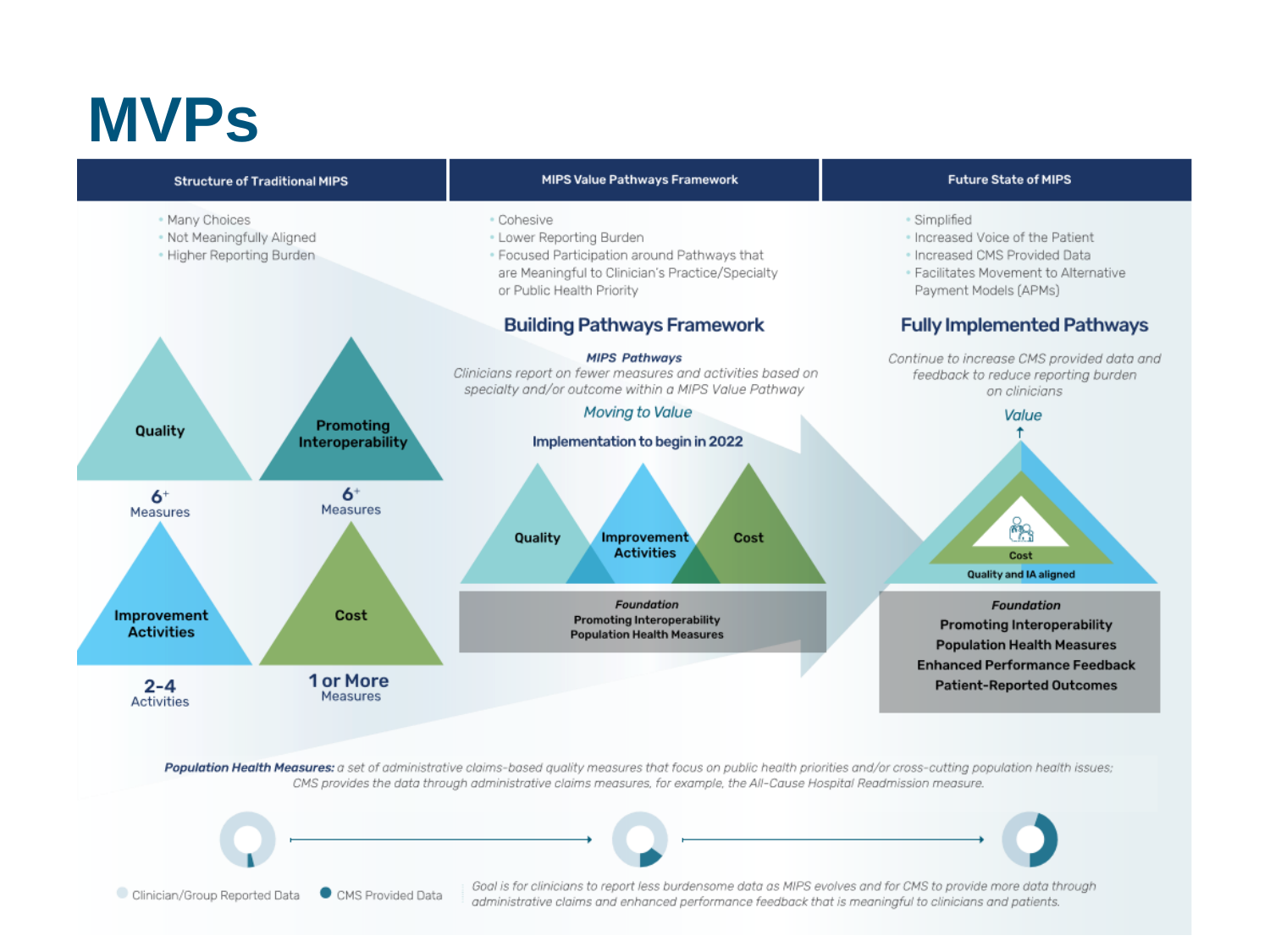- **How are MVPs different than 'traditional' MIPs?**
	- Measures/activities reported under MVP are *defined*
		- Participants no longer select from ALL measures/activities available and choose from measures/activities within the MVP
	- Participants are required to register to report an MVP during a performance year
		- *April 1st – November 30th of a performance year*
	- Data collection automated where possible
	- Sub-group/Multi-specialty reporting

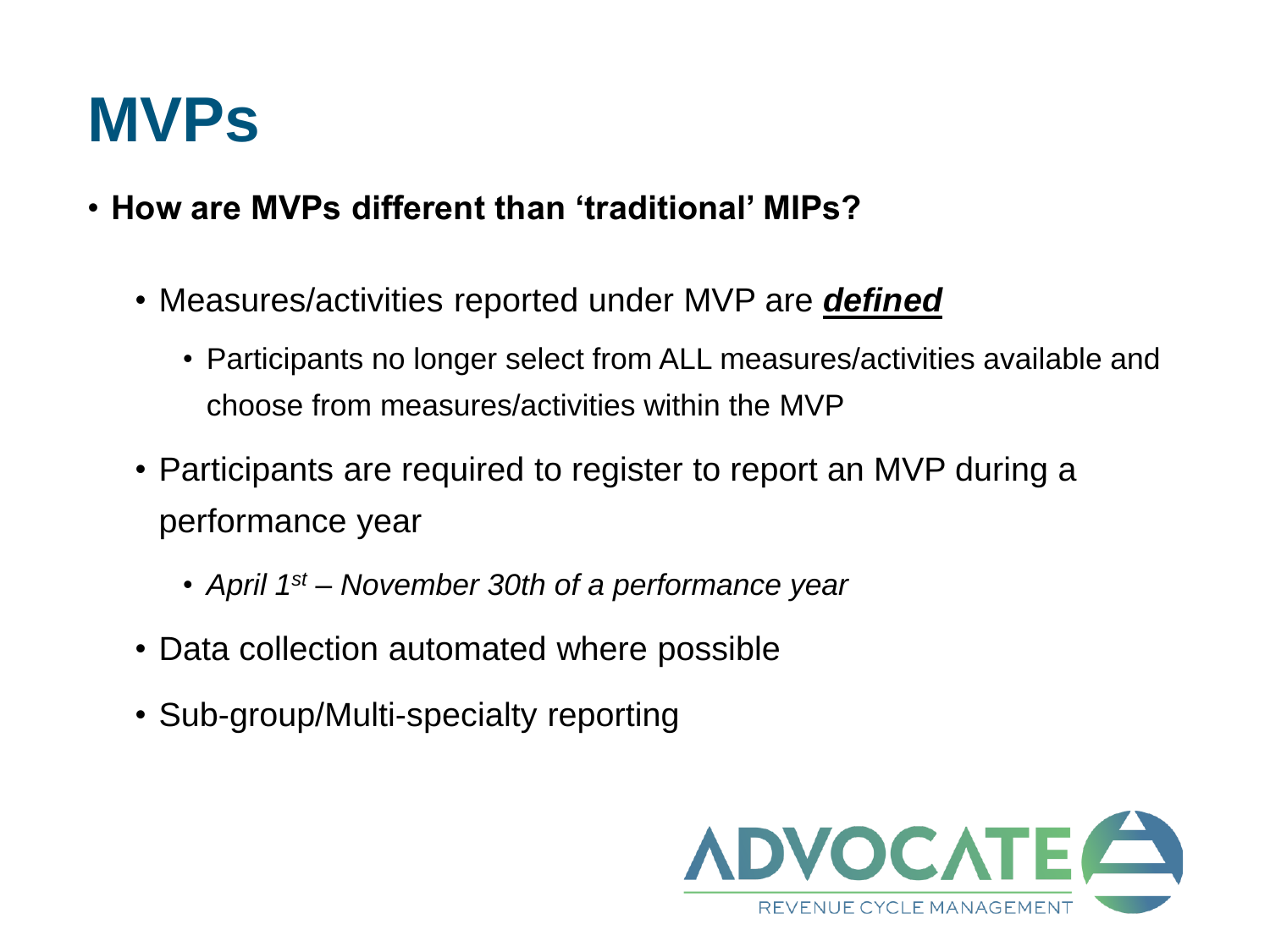



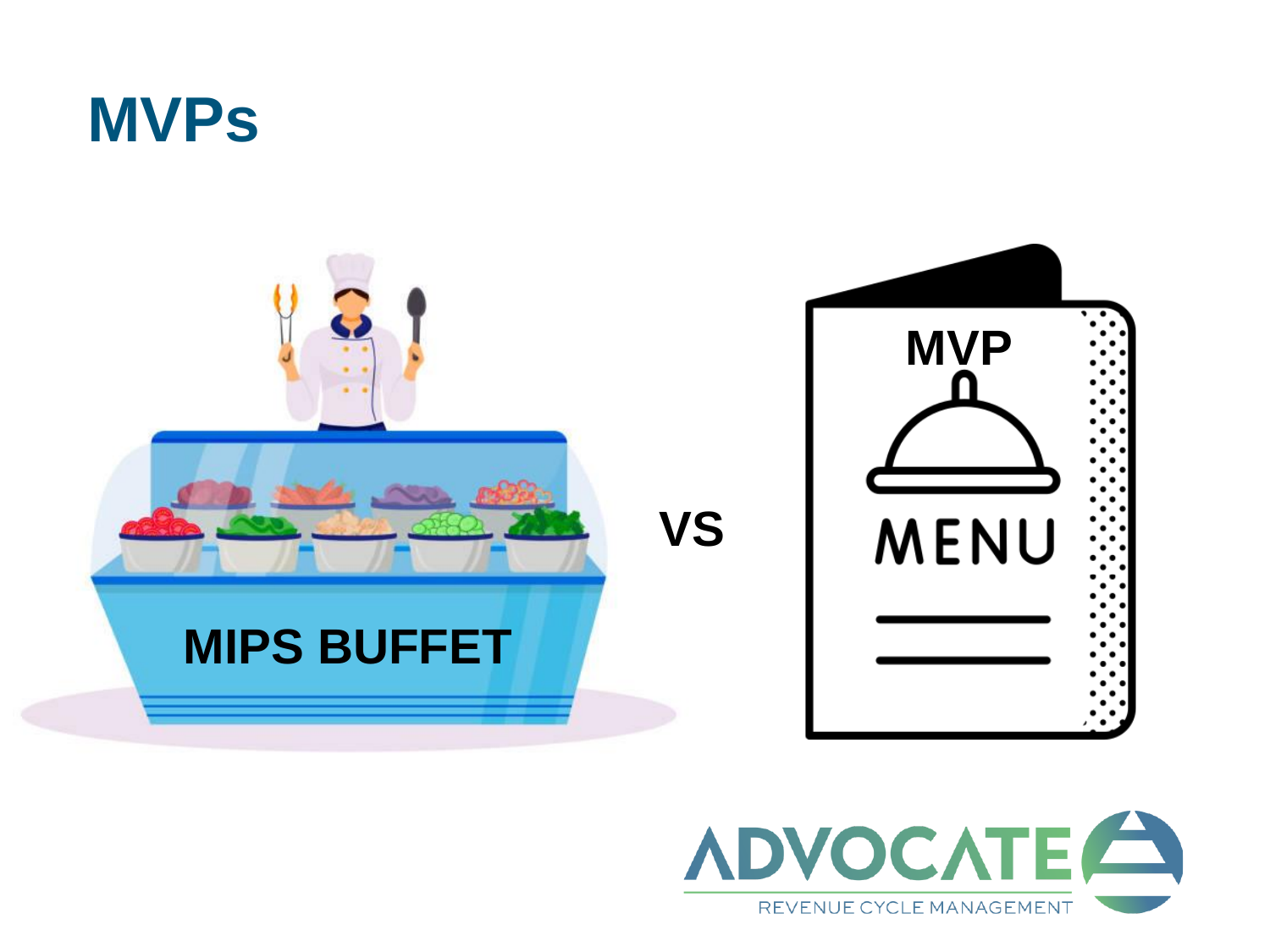- **What are the first proposed MVPs available for reporting?**
	- Rheumatology
	- Stroke Care and Prevention
	- Heart Disease
	- Chronic Disease Management
	- Emergency Medicine
	- Lower Extremity Joint Repair
	- Anesthesia

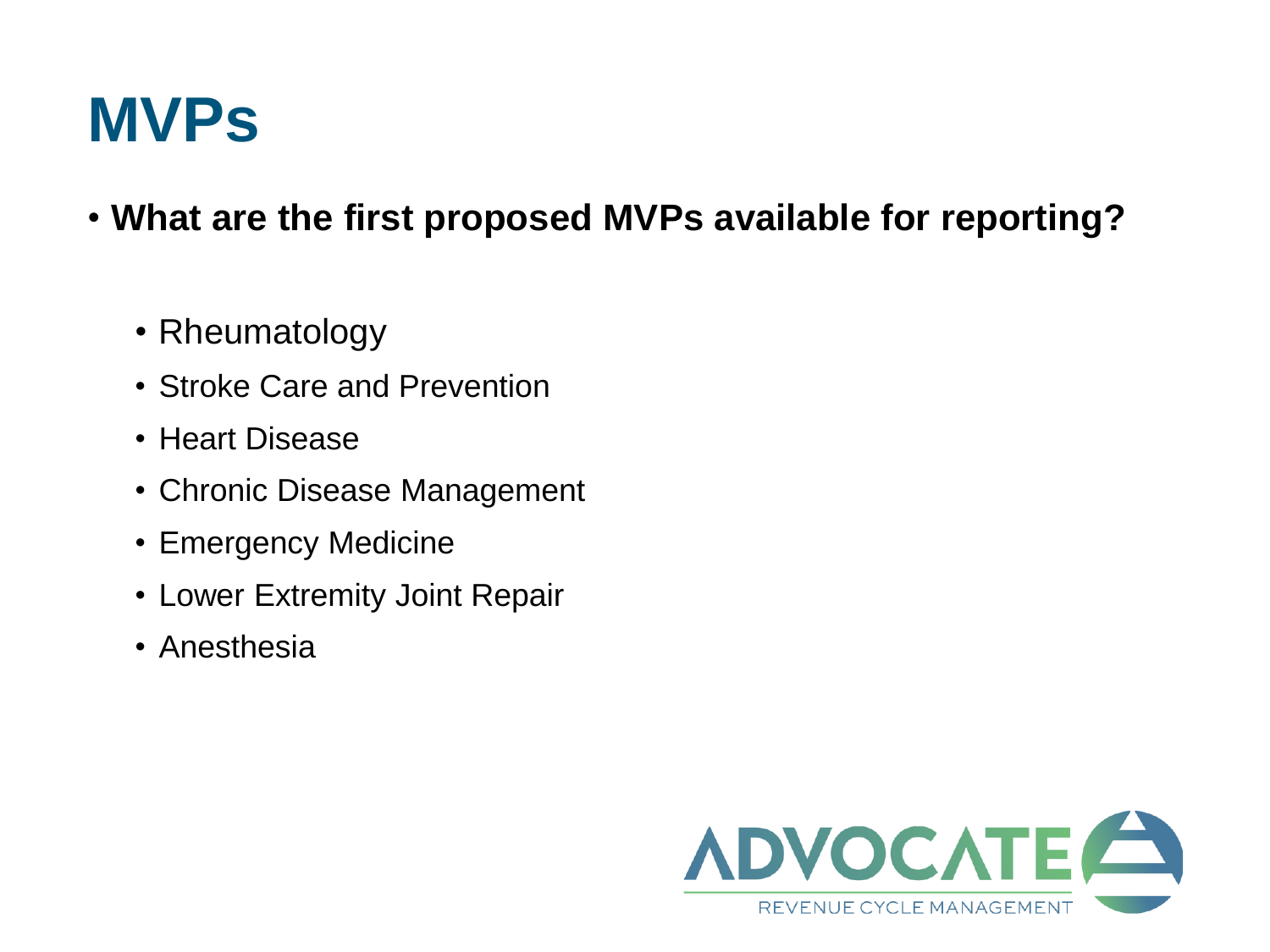#### • **MVP Reporting Structure**

#### • **'Foundation Layer' for all MVPs includes:**

- One Population Health Measure selected by participant to be scored on, if possible
	- Currently, only two population health measures exist
- Promoting Interoperability Category full reporting required unless participants qualify for reweighting
- **Quality**
	- Participants select 4 Quality measures offered under the MVP
		- Small practices can continue to submit via Medicare part B Claims within MVP
	- One must be an outcome or high priority measure
- **Improvement Activities** 
	- Participants select between reporting 1 high weighted OR 2 medium weighted activities
- **Cost**
	- Participants are calculated on Cost measures included in MVP, if possible

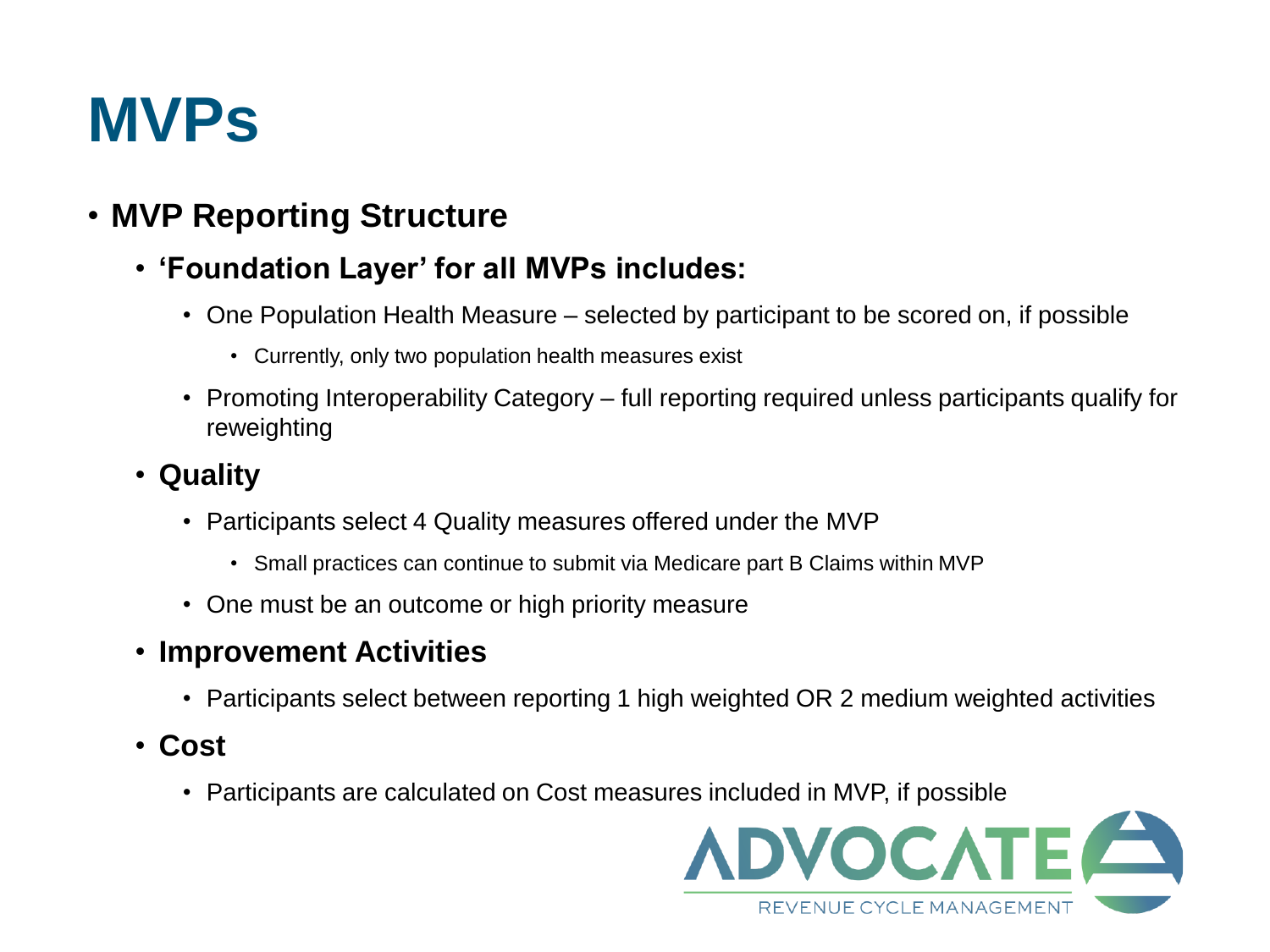#### • **MVP Scoring**

- Scoring logic for MVPs will follow the same policies as traditional MIPs
- No special MVP scoring features at this time

#### • **Quality**

- Case minimums/data-completeness thresholds same as MIPs
- Quality measures will use same benchmarks as MIPs
- Can report more than required measures and QPP will take highest scoring
- **Category Reweighting**
	- Same principles still apply for participants exempt from Promoting Interoperability or not scored on Cost

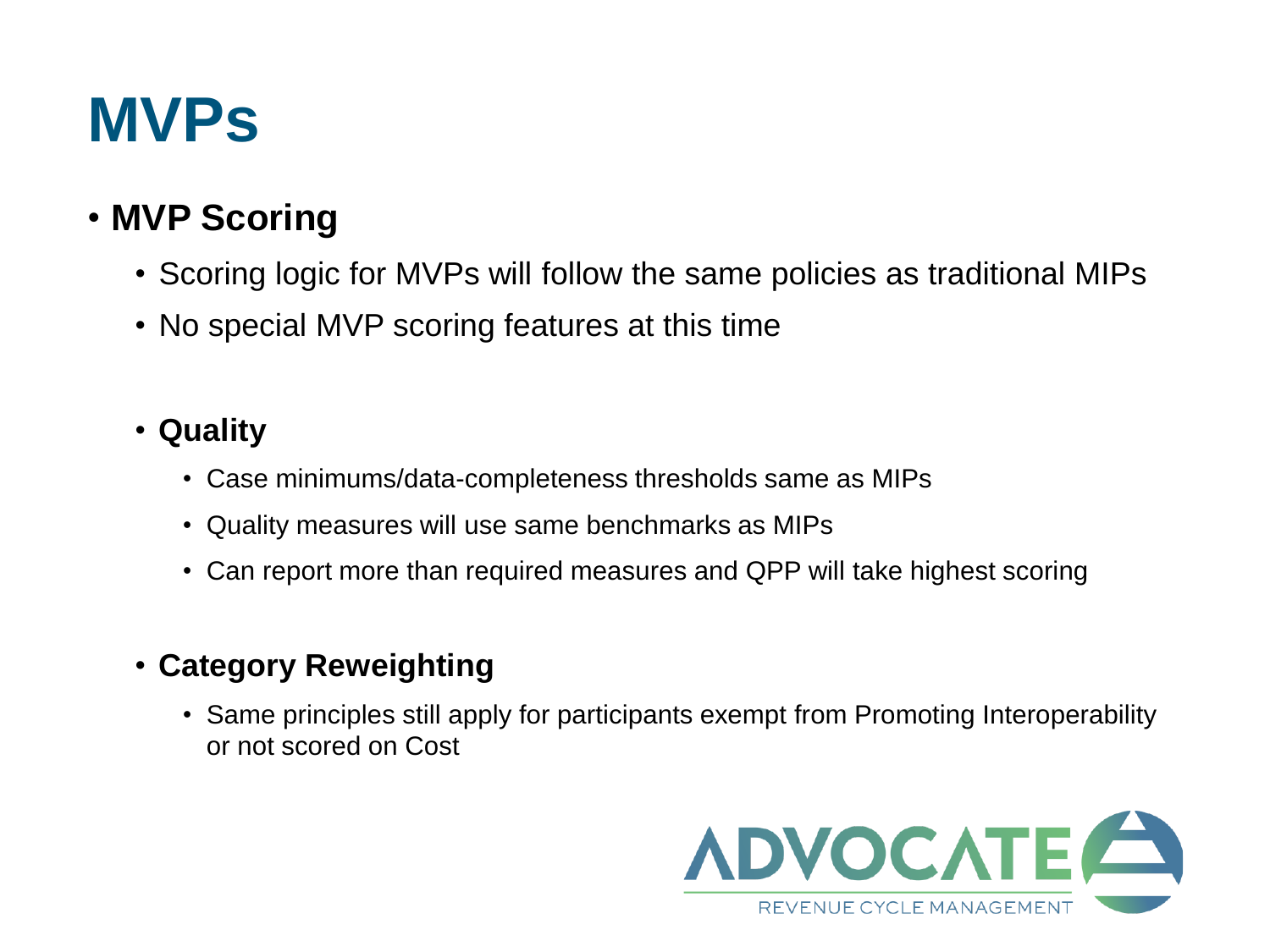#### • **Sub-Group Reporting**

- Targeted towards Multi-specialty groups to promote reporting which reflects all services
	- Will eventually be mandatory
- Clinicians under one TIN can form smaller groupings of NPIs for reporting purposes
- Sub-groups are defined when registering for MVP
	- Sub-group is named/given an ID at that time
- Any group level special statuses are applied to Sub-groups

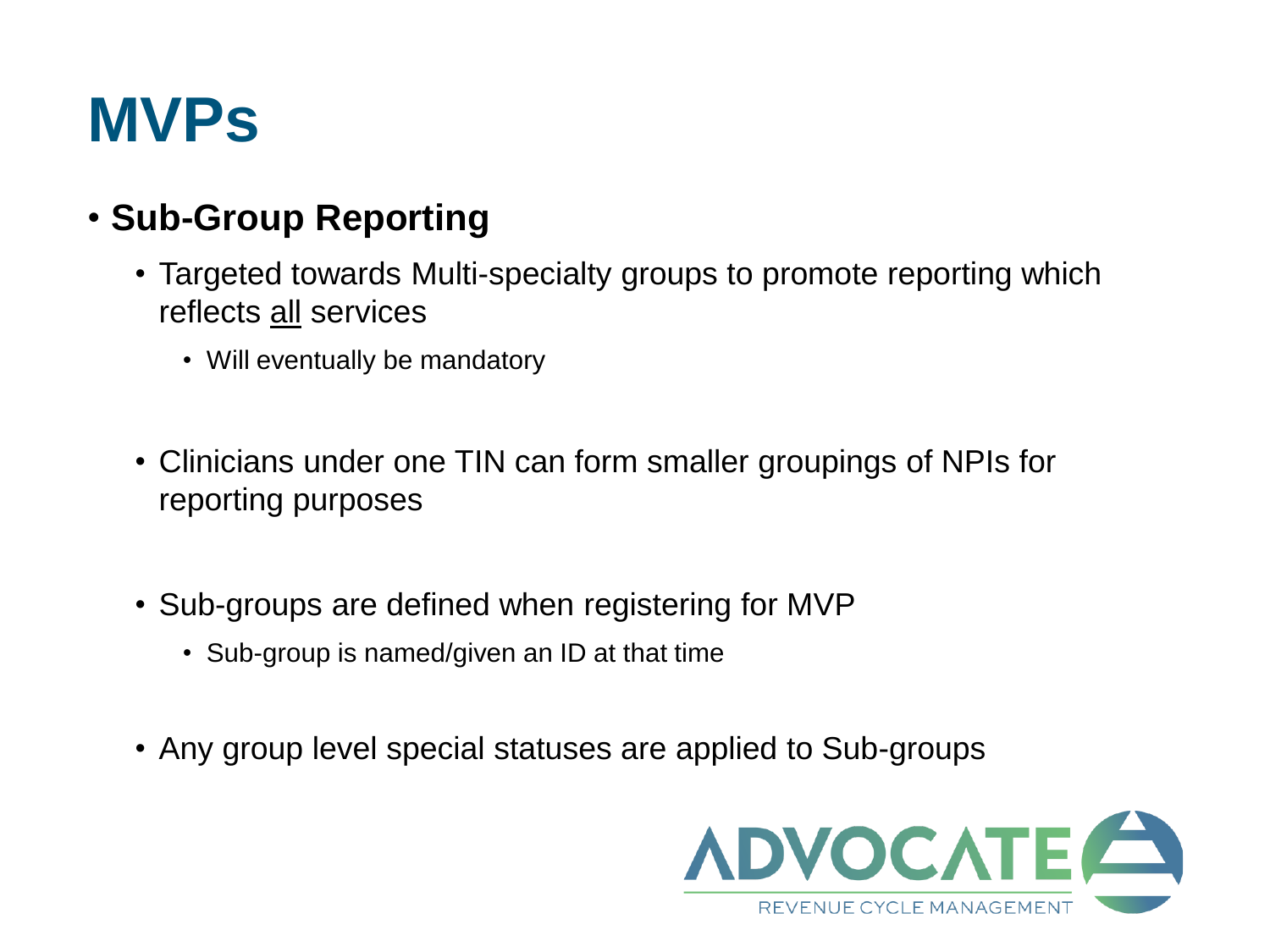**Example**



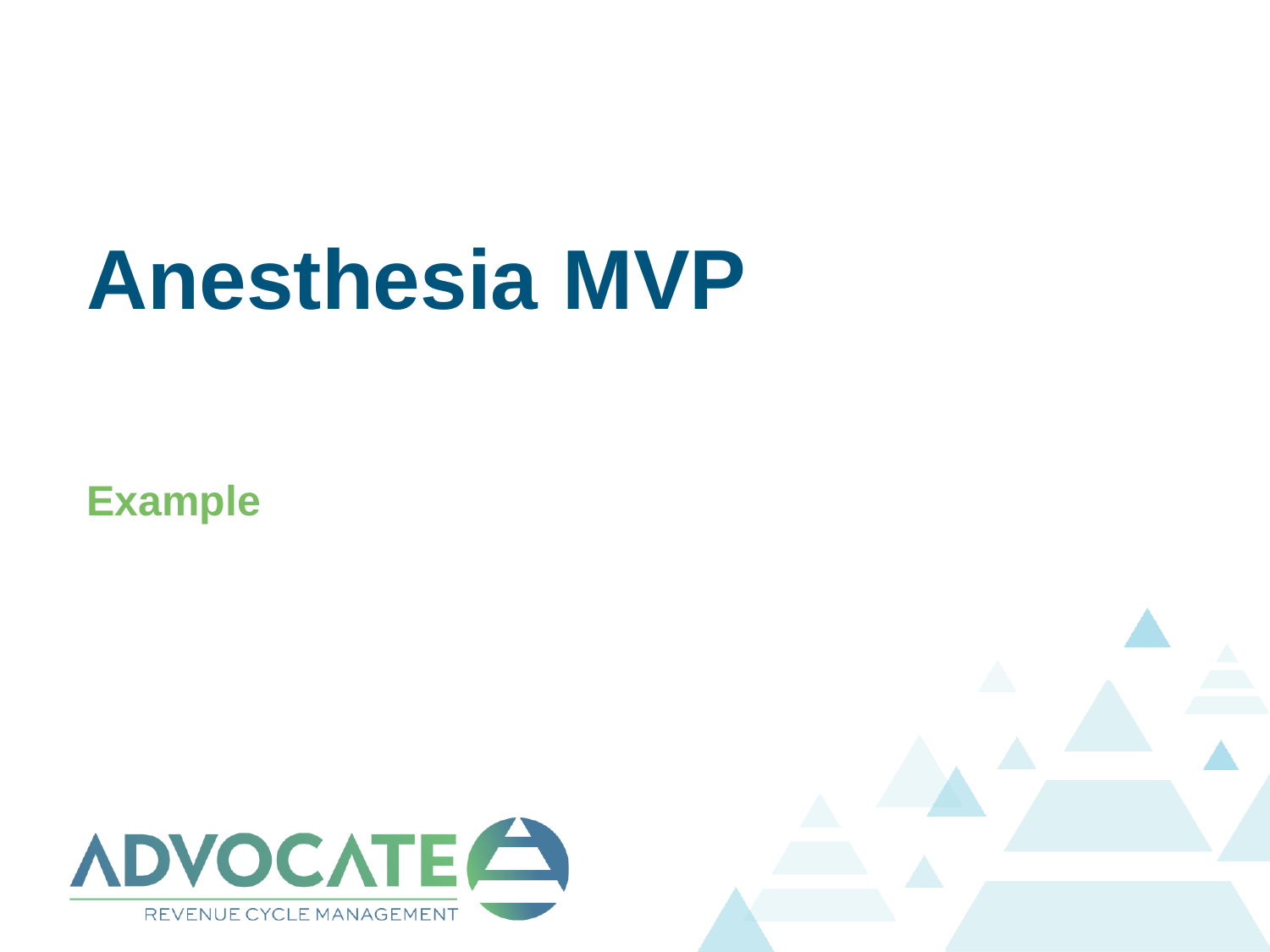- **Foundational Layer**
	- **Population Health Measure Options:**
		- *Hospital-Wide, 30-day, All-Cause Unplanned Readmission (HWR) Rate for MIPs Eligible Clinician Groups*
			- Looks at unplanned readmission rates for patients 65 or older
		- *Clinician and Clinician Group Risk-standardized Hospital Admission Rates for Patients with Multiple Chronic Conditions* 
			- Looks at acute, unplanned hospital admissions for Medicare patients 65 or older
		- These measures do NOT require data submission, CMS calculates score based on administrative claims data
	- **Promoting Interoperability:** full participation unless exempt

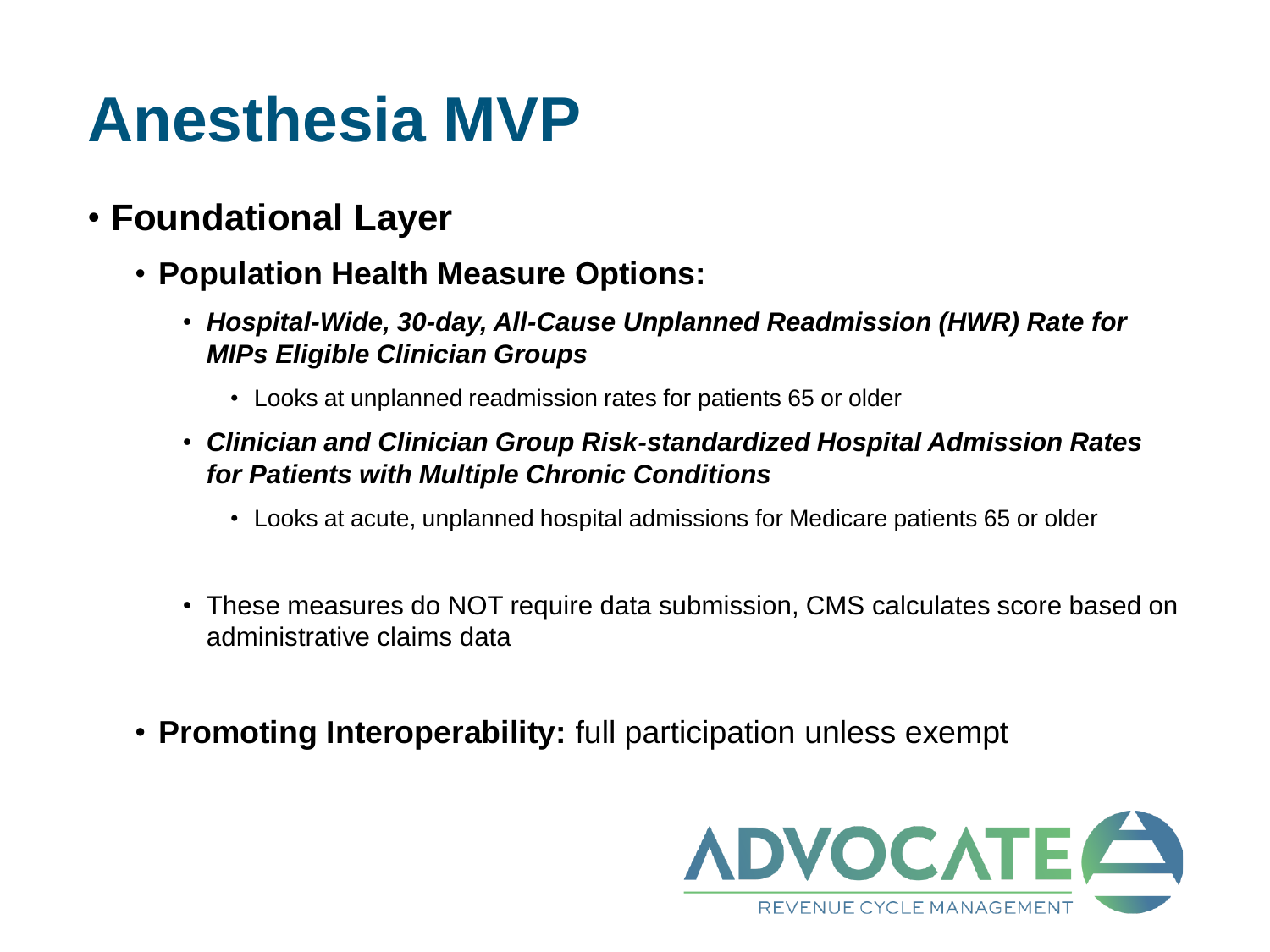- **Quality**
	- **Select 4 from the following:**

#### **Measure Options**

404: Anesthesiology Smoking Abstinence

424: Perioperative Temperature Management *(outcome measure)*

430: Prevention of Post-Operative Nausea and Vomiting (PONV) – Combination Therapy

463: Prevention of Post-Operative Vomiting (POV) – Combination Therapy (Pediatrics)

477: Multimodal Pain Management:

AQI48: Patient-Reported Experience with Anesthesia\*

AQI69: Intraoperative Antibiotic Redosing\*

**\*QCDR Measure**

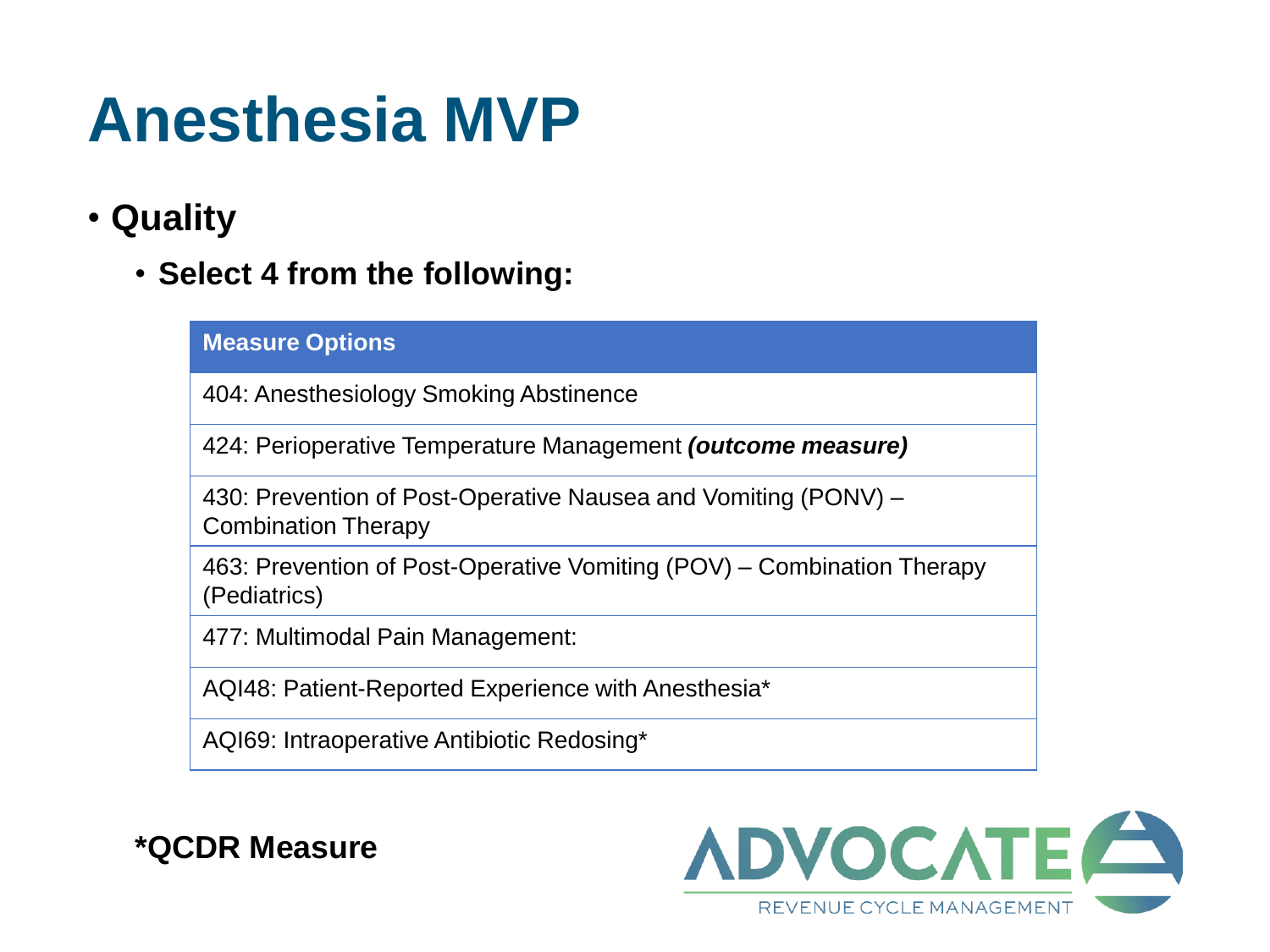#### • **Improvement Activities**

• **Select 1 High or 2 Medium Weighted Activities:**

| ID#        | <b>Activity title</b>                                                                                                     | <b>Activity Weighting</b> |
|------------|---------------------------------------------------------------------------------------------------------------------------|---------------------------|
| IA_BE_6    | Regularly Assess Patient Experience of Care and Follow Up on<br><b>Findings</b>                                           | High                      |
| IA_BE_22   | Improved practices that engage patients pre-visit                                                                         | <b>Medium</b>             |
| IA BMH 2   | Tobacco use                                                                                                               | Medium                    |
| IA CC 2    | Implementation of improvements that contribute to more timely<br>communication of test results                            | Medium                    |
| IA CC 15   | <b>PSH Care Coordination</b>                                                                                              | <b>High</b>               |
| IA_CC_19   | Tracking of clinician's relationship to and responsibility for a patient by<br>reporting MACRA patient relationship codes | High                      |
| IA_EPA_1   | Provide 24/7 Access to MIPS Eligible Clinicians or Groups Who Have<br><b>Real-Time Access to Patient's Medical Record</b> | High                      |
| IA PSPA 1  | Participation in an AHRQ-listed patient safety organization                                                               | Medium                    |
| IA_PSPA_7  | Use of QCDR data for ongoing practice assessment and<br>improvements                                                      | Medium                    |
| IA PSPA 16 | Use of decision support and standardized treatment protocols                                                              | Medium                    |
| IA_PSPA_20 | Leadership engagement in regular guidance and demonstrated<br>commitment for implementing practice improvement changes    | Medium                    |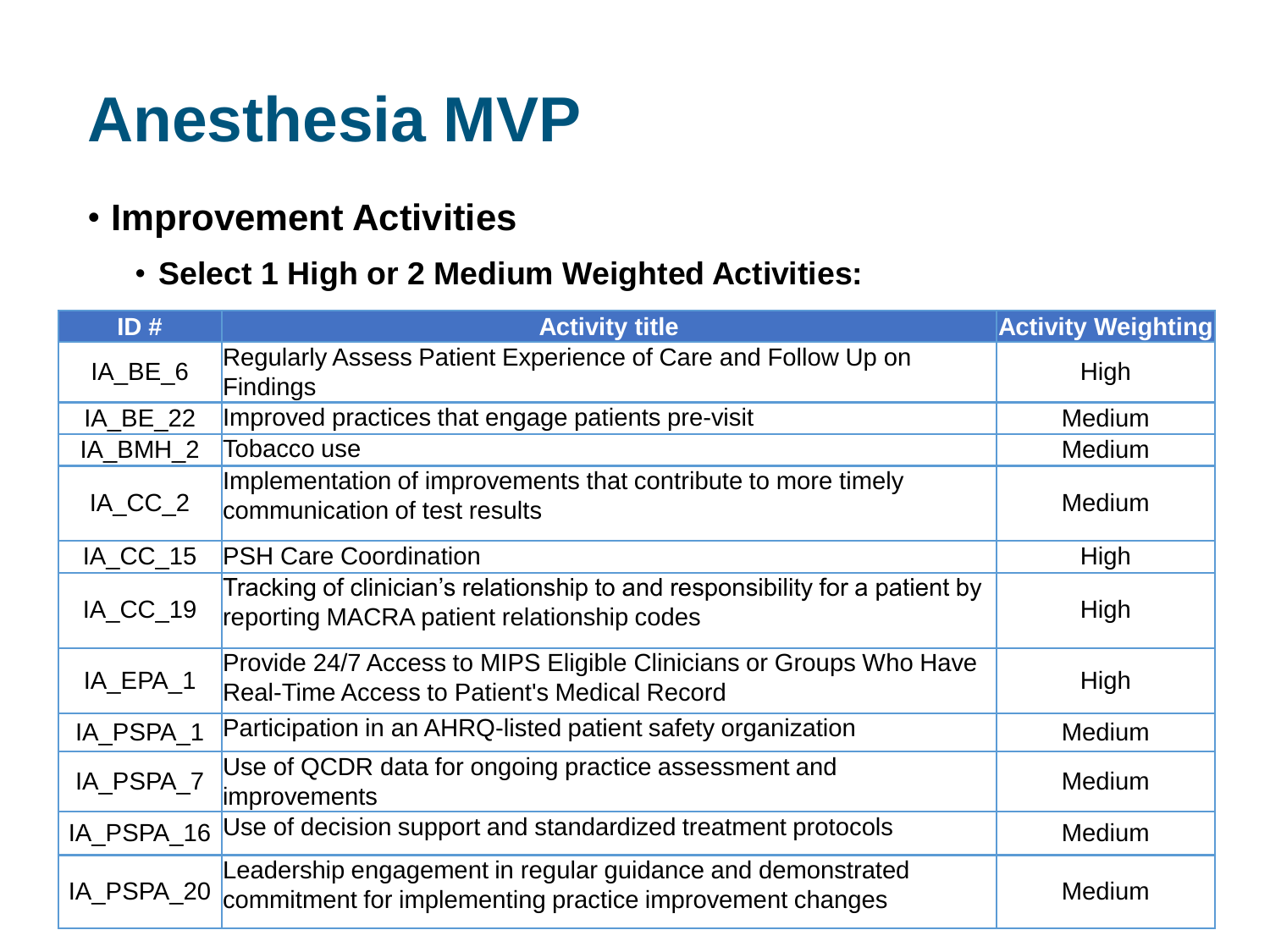- **Cost**
	- **Does not require data submission, QPP calculates score**
	- **If category is not scored, points are reweighted**
		- **Anesthesia MVP Cost Measure:**

#### **MSPB\_1 - Medicare Spending Per Beneficiary (MSPB) Clinician**

The MSPB Clinician measure assesses the cost to Medicare of services provided to a patient during an MSPB Clinician episode (hereafter referred to as the "episode"), which comprises the period immediately prior to, during, and following the patient's hospital stay. An episode includes Medicare Part A and Part B claims with a start date between 3 days prior to a hospital admission (also known as the "index admission" for the episode) through 30 days after hospital discharge, excluding a defined list of services that are unlikely to be influenced by the clinician's care decisions and are, thus, considered unrelated to the index admission.

In all supplemental documentation, the term "cost" generally means the standardized Medicare allowed amount.

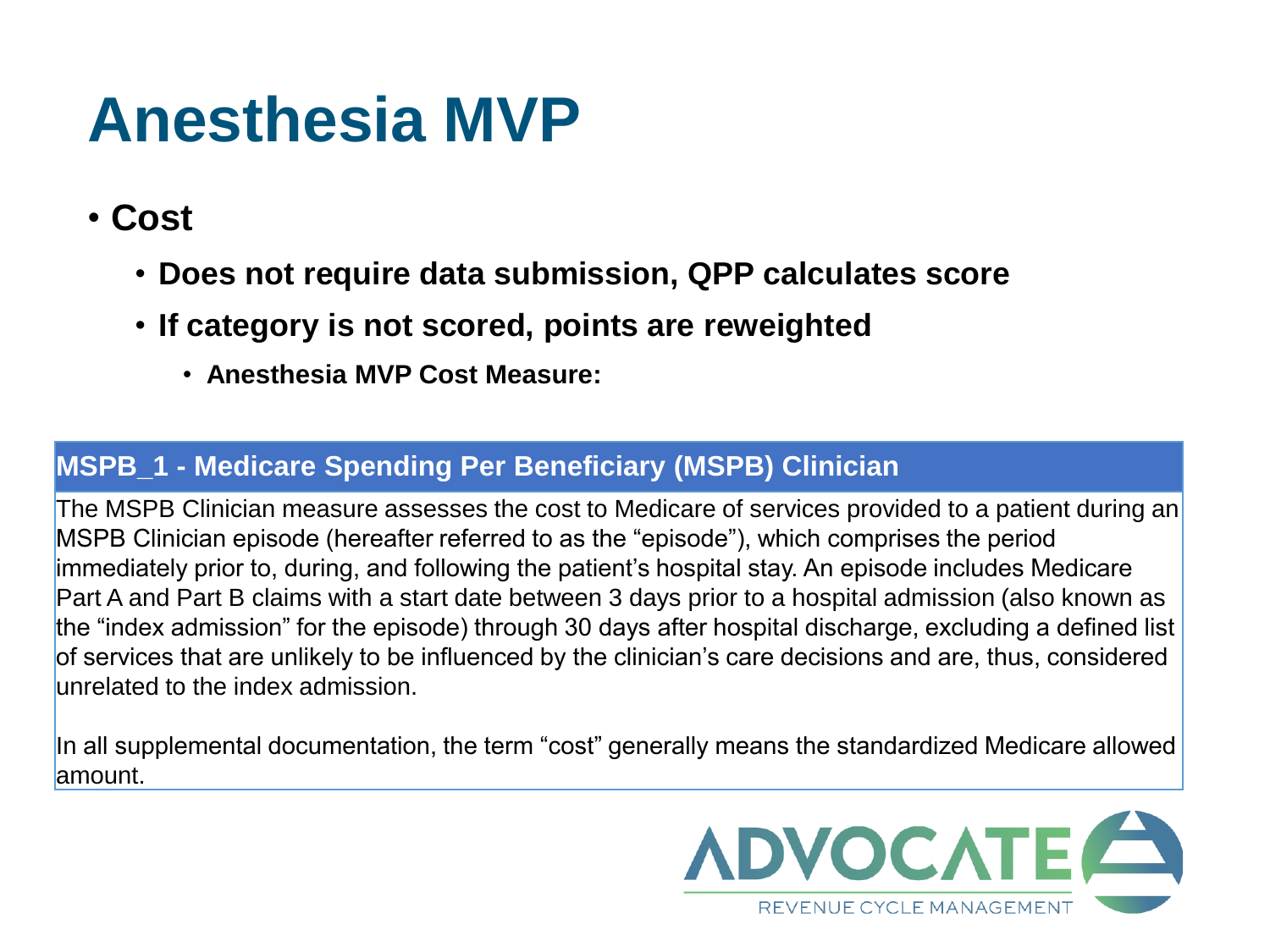# **Transitioning to MVPs**



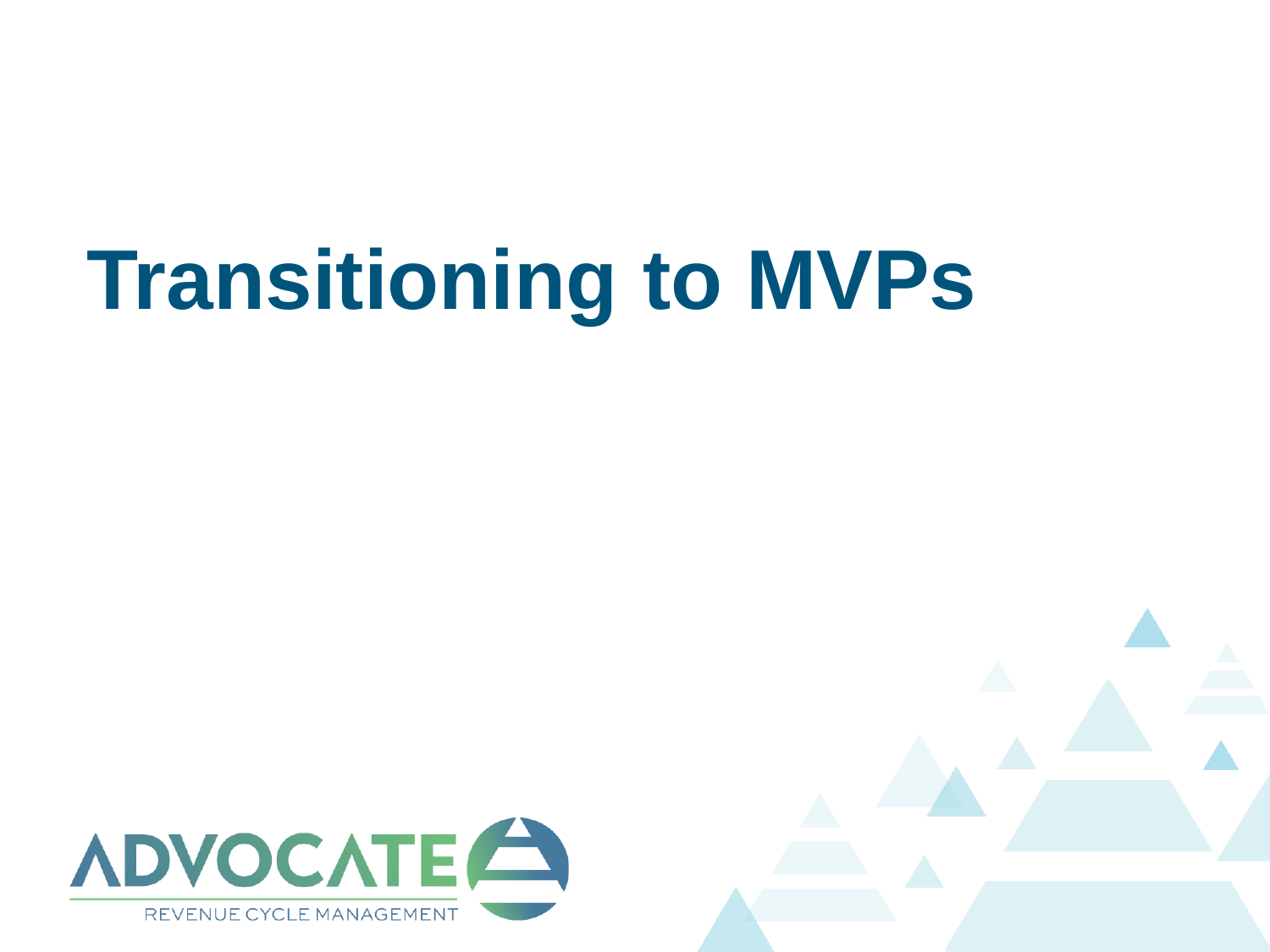## **MVPs - Transition**

#### • **MVP reporting begins as voluntary**

• Consider adopting prior to MVPs being mandatory

#### • **MVPs and Traditional MIPs will be available in tandem at first**

• Participants can report both ways and QPP will take the higher of the two scores

#### • **Review current MVPs for potential adoption**

- **MVP Toolkits available on** [https://qpp.cms.gov/resources/resource](https://qpp.cms.gov/resources/resource-library)**library**
- Consider submission options for Quality measures
- More MVPs anticipated to be proposed in this year's rulemaking

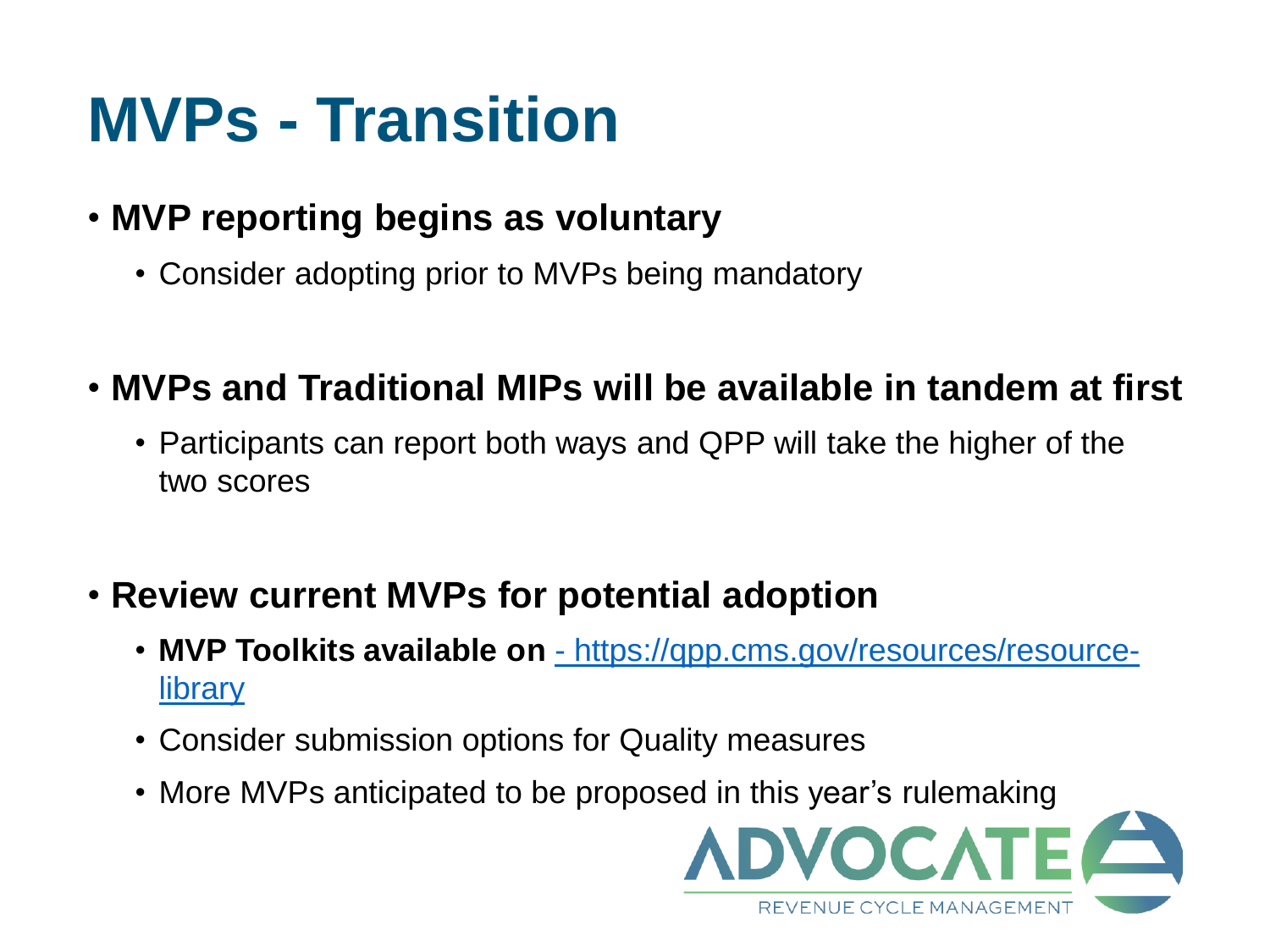#### **MVPs - Transition**  Traditional MIPS **B** MIPS Value Pathways **2022 PFS Proposed Rule Timeline: Transition from Traditional MIPS to MVPs Participation in Traditional MIPS** Participation in MIPS Value Pathways (MVPs) 2022 2023 2024 2025 2027 2026 2028 Subgroup reporting Begin offering MVPs Public comment mandatory and voluntary requested under Public comment 1751-P on CMS's aim subgroup reporting requested under 1751-P Continue MVP implementation: more MVPs available to sunset traditional on CMS's aim to make MIPS after the MVP reporting Traditional HIPS available end of the 2027 mandatory beginning performance/data with the 2028 Benefits of Transitioning to MVPs: submission period performance year. - More meaningful participation that aligns with how clinicians practice - More cohesive clinician MIPS experience

- Patients receive greater value care
- · Enhanced performance measurement and data to improve value

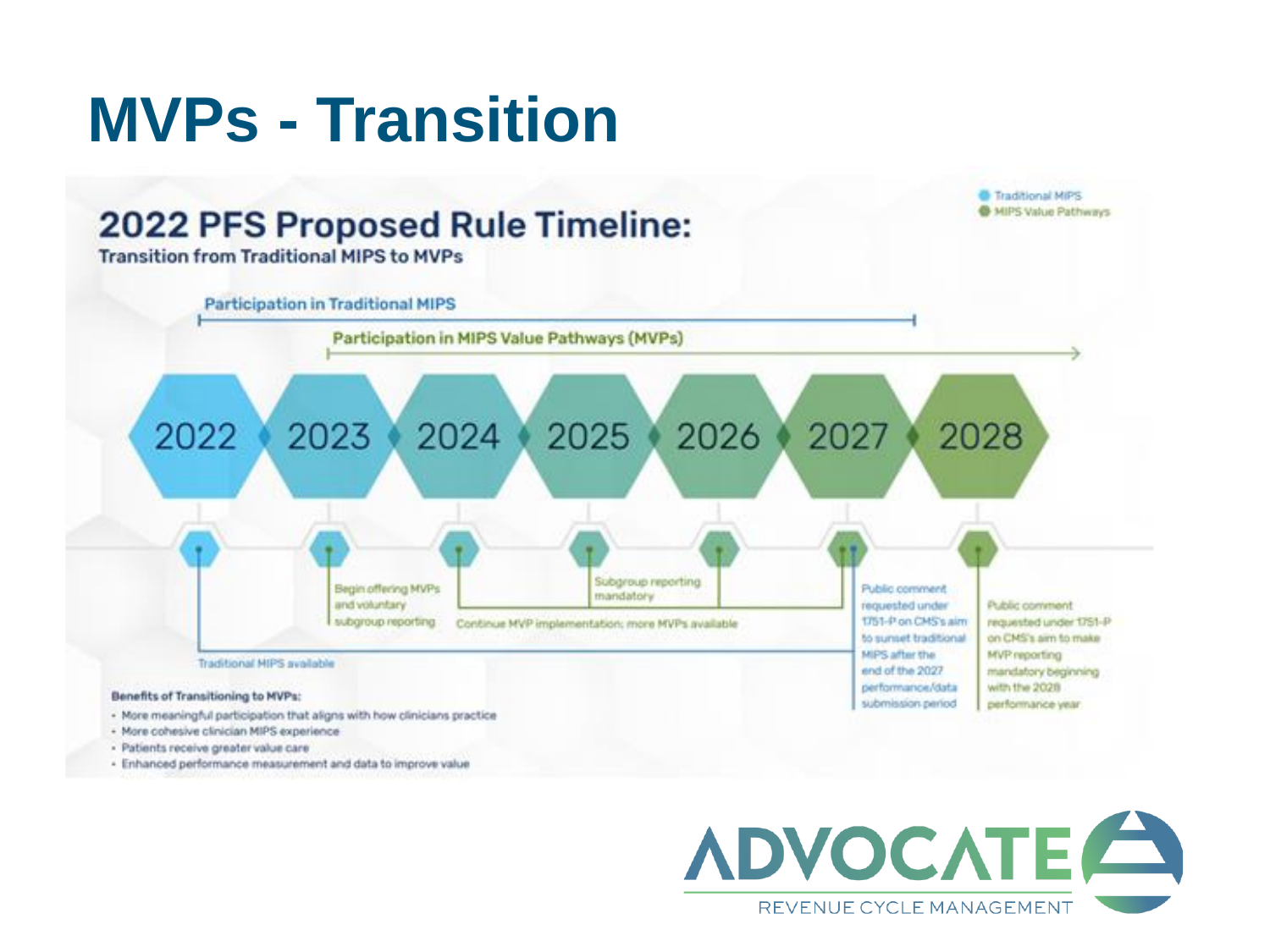## **Submitted Questions**